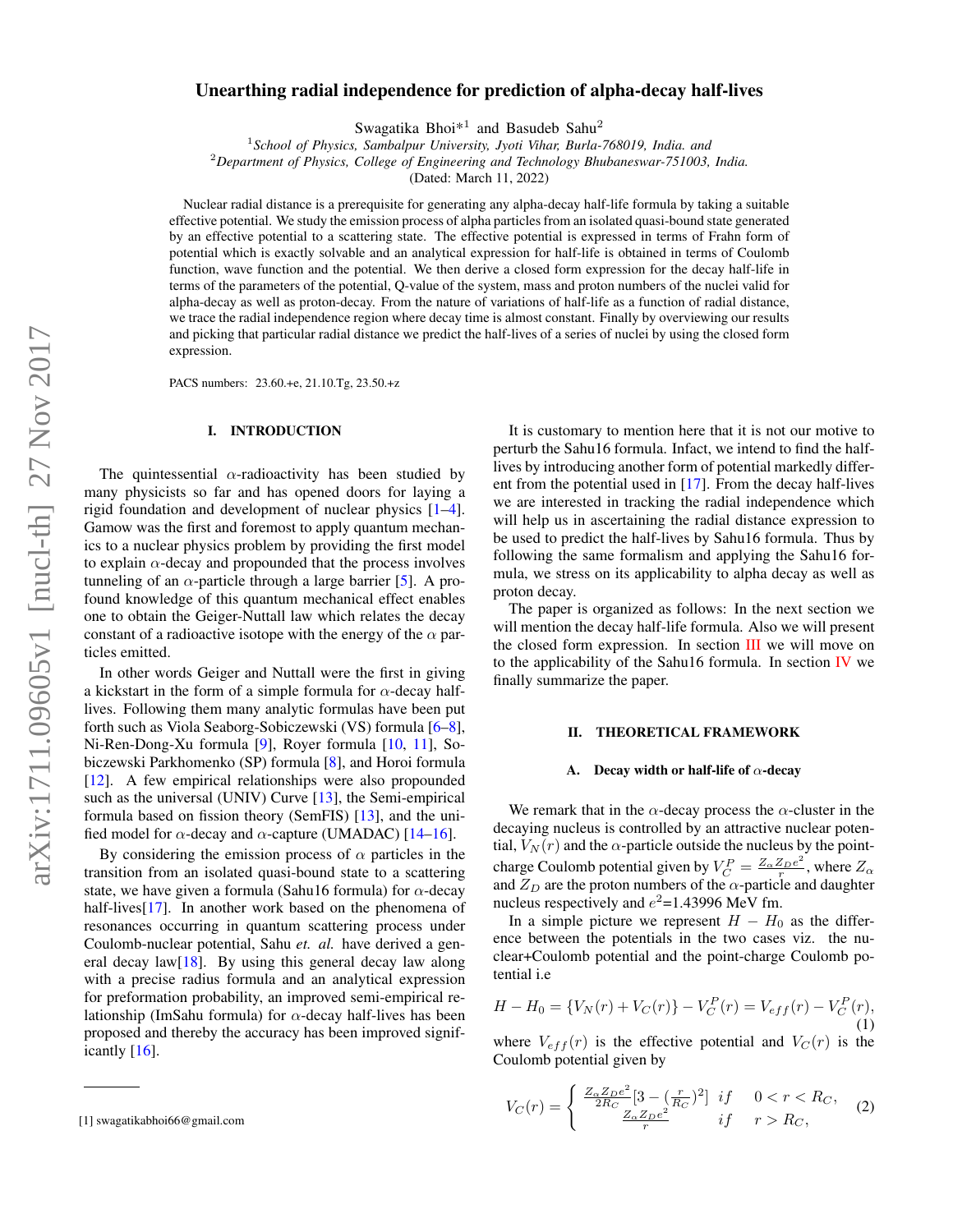where,  $R_C$  is the Coulomb radius parameter having value  $R_C = r_c(A_\alpha^{1/3} + A_D^{1/3})$ ,  $r_c = 1.2$  fm which is the distance parameter.  $A_{\alpha}$  represent the mass number of  $\alpha$  particle,  $A_D$ represent the mass number of the daughter nucleus. In our approach, we calculate the decay width by taking into account the  $\alpha$ -decay process where there is transition of an  $\alpha$ -cluster from an isolated quasi-bound state to a scattering state. The initial system is related with the instability with the quasibound state of the decaying nucleus. Along with that the final state is the scattering state of the  $\alpha$ +daughter system.

Now, we solve the Schrödinger equation using the effective potential which is the amalgamation of the nuclear potential  $V_N(r)$  and the electrostatic potential  $V_C(r)$  to get the radial part of the initial and final state of the wave function.

The radial part of the initial state wave function is

$$
\psi_{nl}(r) = \frac{u_{nl}(r)}{r}.\tag{3}
$$

Additionally, the final state wave function can be written considering the motion of the  $\alpha$ -particle relative to the daughter nucleus as a scattering state wave function corresponding to the  $\alpha$ -particle in point charge Coulomb potential [\[19\]](#page-11-14):

$$
\phi(r) = \sqrt{\frac{2\mu}{\pi\hbar^2 k}} \frac{F_l(r)}{r},\tag{4}
$$

where  $k = \sqrt{2\mu E_{c.m.}/\hbar}$ ,  $E_{c.m.}$  stands for the center-of-mass energy,  $\mu = m_n \frac{A_{\alpha} A_D}{A_{\alpha} + A_D}$  is the reduced mass of the system with  $m_n$  giving the mass of a nucleon and  $F_l(r)$  is the regular Coulomb wave function for a given partial wave l. The factor  $\sqrt{\frac{2\mu}{\pi\hbar^2 k}}$  is a normalization factor of the scattering wave function.

The effective potential as a function of distance can be solved exactly for the wave function  $u_{nl}(r)$  for  $l = 0$  which is covered elaborately in the upcoming section. Based on the Gell-Mann-Goldberger transformation [\[20\]](#page-11-15), the expression for the decay width becomes

$$
\Gamma = \frac{4\mu}{\hbar^2 k} \frac{|\int_0^R F_l(r) [V_{eff}(r) - V_C^P(r)] u_{nl}(r) dr|^2}{\int_0^R |u_{nl}(r)|^2 dr}.
$$
 (5)

For the normalization of the interior wave function the factor  $\int_0^R |u_{nl}(r)|^2 dr$  is used. The resonant wave function  $u_{nl}(r)$ decreases rapidly with distance outside the Coulomb barrier radius  $R_0$ . For this reason, we apply the box normalization condition for the wave function  $\int_0^R |u_{nl}(r)|^2 dr = 1$  for  $R \approx$  $R_0$ . So, the preformation probability here is taken as 1 as the particle has been formed already. We are quite familiar with the relation between decay half-life  $T_{1/2}$  and the width:

$$
T_{1/2} = \frac{\hbar \ln 2}{\Gamma}.
$$
 (6)

By using (5), we get a new expression of  $T_{1/2}$ 

$$
T_{1/2} = \frac{0.693\hbar^3 k}{4\mu} \frac{1}{J},\tag{7}
$$

$$
J = |\int_0^R F_l(r) [V_{eff}(r) - V_C^P(r)]u_{nl}(r)dr|^2.
$$
 (8)

Now, the regular Coulomb wave function  $F_l(r)$  can be expressed as [\[21\]](#page-11-16)

$$
F_l(r) = A_l \rho^{l+1} f_l(\rho), \qquad (9)
$$

where  $\rho = kr$ , Sommerfeld parameter  $\eta = \frac{\mu}{\hbar^2} \frac{Z_{\alpha}Z_{D}e^2}{k}$  $\frac{\sum_{D}e^{-}}{k},$ 

$$
f_l(\rho) = \int_0^\infty (1 - \tanh^2 \epsilon)^{l+1} \cos(\rho \tanh \epsilon - 2\eta \epsilon) d\epsilon, (10)
$$

$$
A_{l} = \frac{\sqrt{1 - \exp(-2\pi\eta)}}{2^{l} \{2\pi\eta(1 + \eta^{2})(2^{2} + \eta^{2}) \dots (l^{2} + \eta^{2})\}^{1/2}}.
$$
 (11)

In particular, for  $l = 0$ ,  $A_l$  is given by

$$
A_0 = \left\{ \frac{1 - \exp(-2\pi\eta)}{2\pi\eta} \right\}^{\frac{1}{2}}.
$$
 (12)

### B. The effective  $\alpha$ +nucleus potential

The sum of the nuclear potential  $V_N(r)$  and the Coulomb potential  $V_C(r)$  i.e. the effective potential mentioned in (eqn.1) can be represented in the Frahn form of potential given by [\[22\]](#page-11-17):

$$
V_{eff}(r) = \begin{cases} V_0[S_1 + (S_2 - S_1)\rho_1] & \text{if } r \le R_0, \\ V_0 S_2 \rho_2 & \text{if } r \ge R_0, \end{cases}
$$
 (13)

where  $V_0$  is the strength of the potential with value 1 MeV.

$$
\rho_n = \frac{1}{\cosh^2(\frac{R_0 - r}{d_n})}; n = 1, 2,
$$

 $d_n$  accounts for the flatness of the barrier,  $d_1$  deciding the steepness of the interior side of the barrier whereas the exterior side is judged by  $d_2$ .  $R_0$  is the barrier radius having value;  $R_0 = r_0 (A_\alpha^{1/3} + A_D^{1/3}) + 2.72, r_0 = 0.97$  fm. Moreover  $S_1$ and  $S_2$  are the depth and height of the potential, respectively, having values;

$$
S_1 = -78.75 + \frac{3Z_{\alpha}Z_{D}e^2}{2R_c},
$$
  

$$
S_2 = \frac{Z_{\alpha}Z_{D}e^2}{R_0}(1 - \frac{a_g}{R_0}),
$$

where  $a_g = 1.6$  fm is the distance parameter.

The potential given by (eqn.13) can generate resonance states having a pocket inside and a barrier outside. This potential in the Schrodinger equation is solved exactly for the eigen function.

The reduced S-wave Schrödinger equation for the region  $r \leq R_0$  is written in the dimensionless form as follows:

$$
\frac{d^2u_1}{dr^2} + [\kappa^2 - k_0^2 S \rho_1]u_1 = 0,\t\t(14)
$$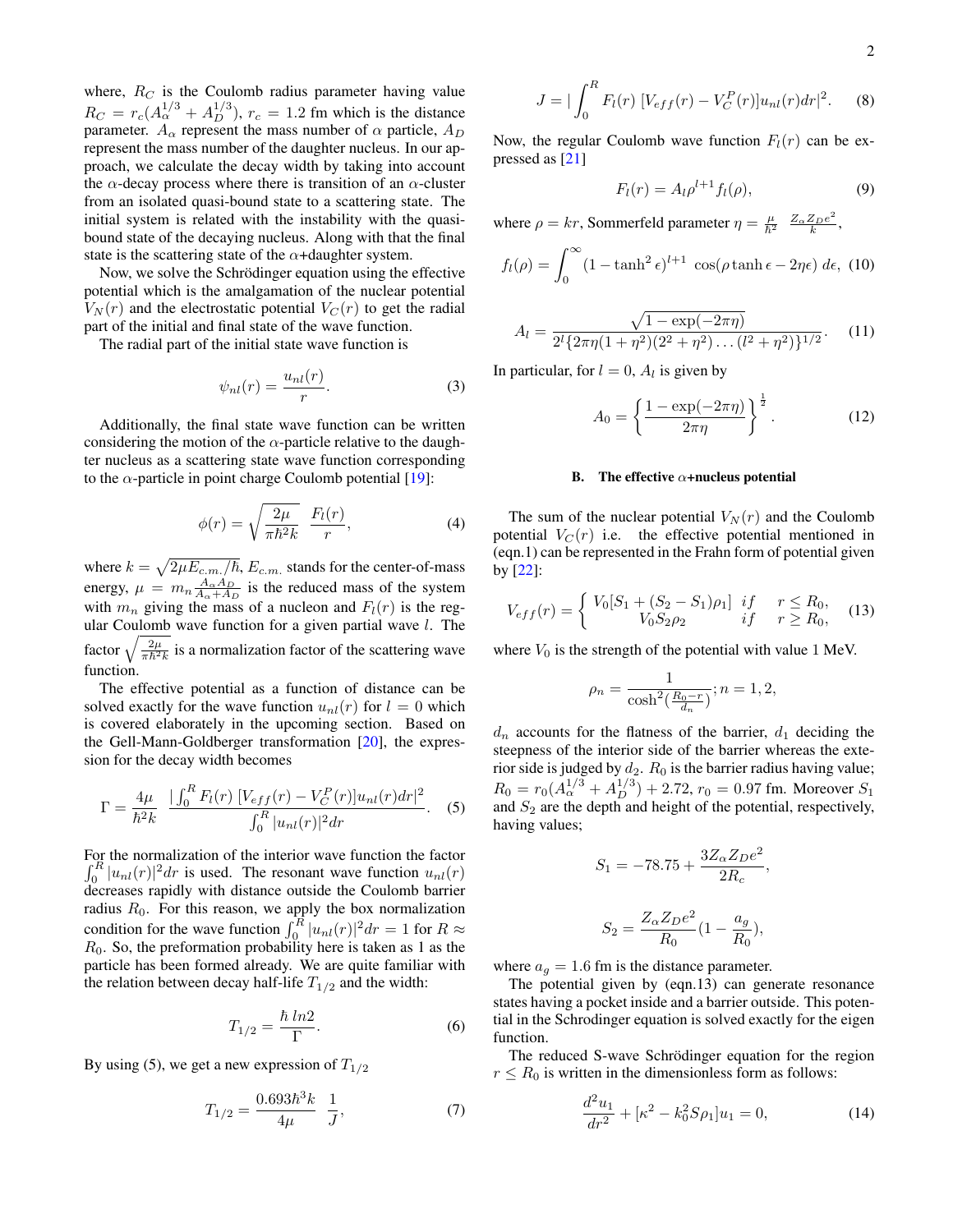where  $\kappa^2 = k^2 - k_0^2 S_1$ ,  $\frac{2\mu}{\hbar^2} V_0 = k_0^2$ ,  $S = S_2 - S_1$ . The solution  $u_1(r)$  in the region  $r \leq R_0$  is given by

$$
u_1(r) = A_1 z_1^{i/2 \kappa d_1} F(a_1, b_1, c_1, z_1) + B_1 z_1^{-i/2 \kappa d_1} F(a'_1, b'_1, c'_1, z'_1)
$$
\n(15)

$$
a_1 = \frac{1}{2}(\lambda_1 + i\kappa d_1), b_1 = \frac{1}{2}(1 - \lambda_1 + i\kappa d_1), c_1 = 1 + i\kappa d_1,
$$
\n(16)

$$
a'_1 = \frac{1}{2}(\lambda_1 - i\kappa d_1), b'_1 = \frac{1}{2}(1 - \lambda_1 - i\kappa d_1), c'_1 = 1 - i\kappa d_1,
$$
\n(17)

$$
\lambda_1 = \frac{1}{2} - \frac{1}{2} [1 - (2\kappa d_1)^2 S]^{1/2},\tag{18}
$$

where  $z_1 = \rho_1(r)$  and  $F(a, b, c, z)$  is the hypergeometric function.

Using the boundary condition  $u_1 \to 0$  for  $r \to 0$ , we get

$$
\rho_1(r=0) = z_0, \rho_1(r=0) = \frac{1}{\cosh^2(\frac{R_0}{d_1})},\qquad(19)
$$

Moreover, as  $R_0 >> d_1$ ,  $cosh^2(\frac{R_0}{d_1}) >> 1$  and  $\rho_1(r = 0) =$  $z_0 \ll 1$  we can write

$$
z_0 = \frac{1}{R_0/d_1} = \frac{4}{(e^{R_0/d_1} + e^{-R_0/d_2})^2}
$$
(20)

$$
\Rightarrow z_0 = 2^2 e^{-R_0/d_1} (Since, e^{-R_0/d_1} << 1) \qquad (21)
$$

Thus,

$$
C_1 = -\frac{B_1}{A_1} = z_0^{i\kappa d_1} \frac{F(a_1, b_1, c_1, z_0)}{F(a'_1, b'_1, c'_1, z_0)},\tag{22}
$$

$$
\simeq z_0^{i\kappa d_1}, (Since, F(a, b, c, 0) = 1)
$$

$$
\Rightarrow C_1 = e^{-2i\kappa R_0 + 2i\kappa d_1 ln_2} = e^{-2i\kappa (R_0 - d_1 ln_2)}.
$$
(23)

We make a lay out (Figs.  $1(a)$  $1(a)$  and (b)) to properly describe the modulous of the resonance state wave function,  $|u_1(r)|$ and the combined nuclear and Coulomb potential,  $V_{eff}(r)$  by taking the  $\alpha$ +daughter system ( $\alpha + \frac{214}{82}Pb$ ) with Q-value of decay or energy  $E = 6.115$  MeV. It is visible from the plot  $1(a)$  $1(a)$ that the wave function of the resonance state decreases exponentially in the barrier region having Coulomb barrier radius,  $R_0 = 10.0616$  fm. We are very much concerned with this particular region since the diminishing of the wave function is observed here.

By taking the above found solution  $u_1(r)$  as the wave function  $u_{nl}(r)$  for  $l = 0$ , Coulomb function  $F_l(r)$  and the effective potential  $V_{eff}(r)$  in the formula for decay width i.e.  $\Gamma$ (eqn.5) and using the  $\Gamma$  in (eqn.6), we calculate the half-life and represent it as  $T_{1/2}^{calt}$ .



<span id="page-2-0"></span>FIG. 1: Various terms for explaining the  $\alpha$ -decay rate in S-wave of  $\alpha +_{82}^{214}$ Pb system having barrier radius  $R_0$ =10.0616 fm : (a) the modulous of the radial wave function  $|u_1(r)|$  at resonance, (b) the  $\alpha+$ daughter potential  $V_{eff}$  as a function of radial distance r in fm.

# C. Closed form expression for decay half-life

We now consider the problem of  $\alpha$ +nucleus system with a specific energy value  $Q_{\alpha}$ , the mentioned radius  $R = R_0$ , the value of Sommerfeld parameter  $\eta$  and parameter  $\rho = kR$  are such that  $\eta \rho \leq 50$  and  $\rho \approx 10$ . In this context, we use the same power series expansion and the expression for Coulomb wave function  $F_l^{ps}(r)$  as done in [\[17\]](#page-11-12).

$$
F_l^{ps}(r) = C_l \rho^{l+1} G_l,
$$
\n(24)

$$
(n+1)(n+2l+2)G_{n+1} = 2\eta\rho G_n - \rho^2 G_{n-1},
$$
 (25)

$$
G_0 = 1, G_1 = \frac{\eta \rho}{(l+1)}, G_l = \sum_{j=1}^{500} G_j,
$$
 (26)

$$
C_l^2 = \frac{P_l(\eta)}{2\eta} \frac{C_0^2(\eta)}{(2l+1)},
$$
\n(27)

$$
P_l(\eta) = \frac{2\eta(1+\eta^2)(4+\eta^2)\dots(l^2+\eta^2)2^{2l}}{(2l+1)[(2l)!]^2}.
$$
 (28)

We find that

$$
F_l(r) = x_m F_l^{ps}(r),\tag{29}
$$

where  $x_m \approx 70$  for  $\alpha$ -decay and  $x_m \approx 5.9$  for proton decay. Therefore, instead of computing function  $F_l(r)$  using (eqn.9), we go by the simple power series expansion of  $F_l^{ps}$  multiplied by a factor  $x_m = 70$  for  $\alpha$ -decay and  $x_m = 5.9$  for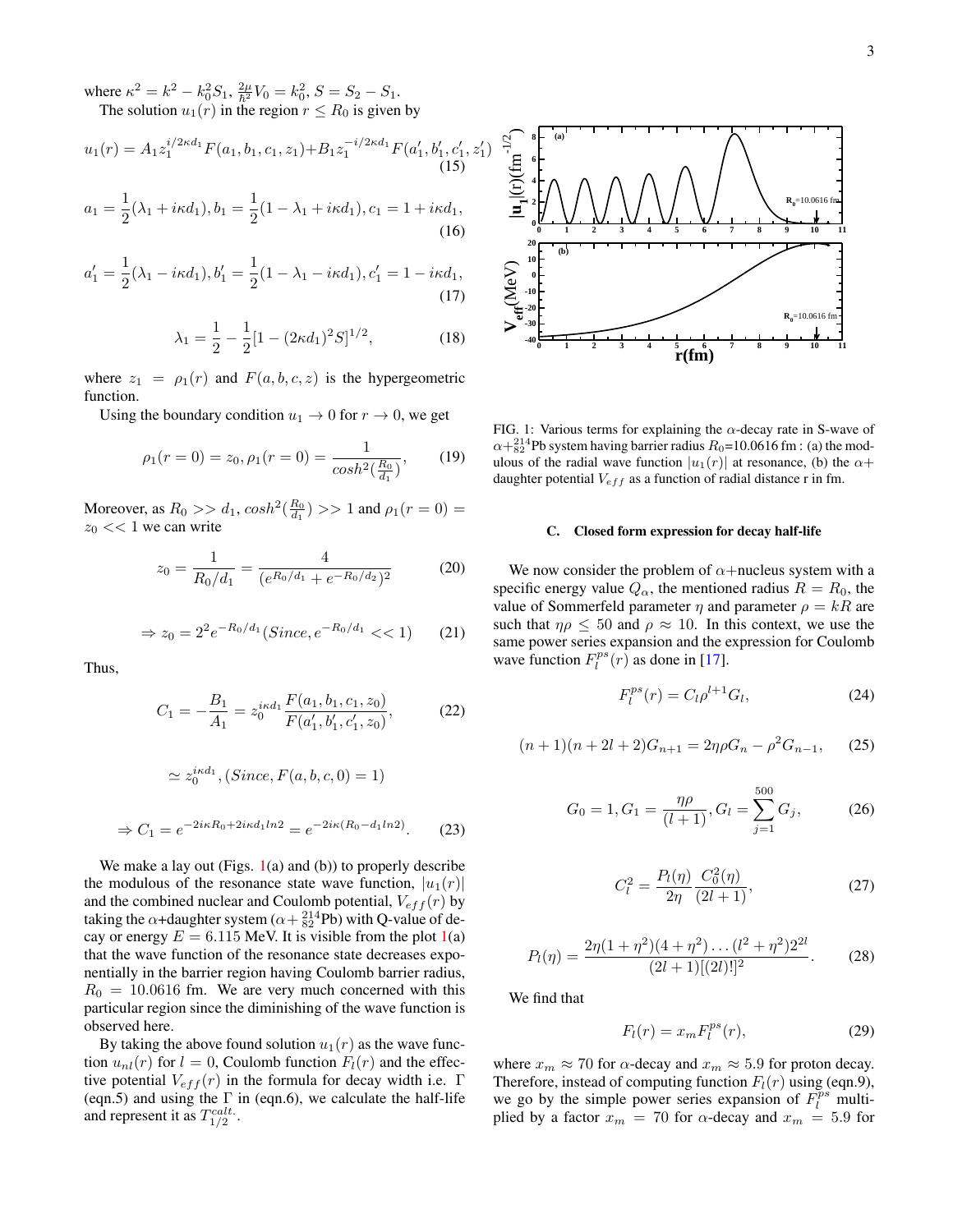proton decay. The magnitude of this function is zero near the origin  $r = 0$  but increases predominantly at  $r = R_0$ whereas the resonant wave function  $u_1(r)$  is very small beyond  $r = R_0$ . Hence, the integral J (eqn.8) can be written in terms of  $F_l(r) = x_m F_l^{ps}(r)$  at a point  $r = R = R_0$  along with some multiplying factor which take care of the other contributions within the region  $0 < r < R$ .

The integral J now changes to

$$
J = |c_f F_l(R)|^2 = |c_f x_m F_l^{ps}(R)|^2,
$$
 (30)

The value of  $c_f$  can now be written as

$$
c_f = \frac{\sqrt{J}}{|x_m F_l^{ps}(R)|}.
$$
\n(31)

The decay half-life  $T_{1/2}$  in logarithmic form can be written as

$$
log(T_{1/2}) = a\chi + c + d + b_l,
$$
 (32)

where the parameters,

$$
a = 0.9889,\t(33)
$$

$$
\chi = Z_{\alpha} Z_D \sqrt{\frac{A_{\alpha} A_D}{(A_{\alpha} + A_D) Q_{\alpha}}},\tag{34}
$$

$$
c = -2logS; S = c_f x_m R G_l \frac{A_\alpha A_D \sqrt{Z_\alpha Z_D}}{A_\alpha + A_D},
$$
 (35)

$$
d = -45.2631,\t(36)
$$

$$
b_l = log(q_l), q_l = \frac{2\eta(2l+1)}{P_l(\eta)\rho^{2l}}.
$$
\n(37)

The expression (eqn.32) is some what similar to the Viola-Seaborg relation [\[6,](#page-11-3) [23\]](#page-11-18) but the difference is that in the present case the parameters and coefficients namely  $a, c, d, b<sub>l</sub>$  are well defined [\[17\]](#page-11-12).

### <span id="page-3-0"></span>III. RESULTS AND DISCUSSIONS:

In our present calculation of  $\alpha$ -decay half-lives, we take the exactly solvable potential as described in (eqn.13) and denote it as the effective Coulomb-nuclear potential  $V_{eff}$  for the  $\alpha$ +nucleus system and change only the steepness of the interior side of the barrier i.e.  $d_1$  but keep  $d_2$  fixed. With the Coulomb function  $F_l(r)$  and the wave function  $u_1(r)$  at resonance, we calculate the half-life  $T_{1/2}^{calt}$ . by using (eqn.7).

Now we plot  $log_{10}(T_{1/2}^{calt})$  as a function of r. Astonishingly we get to know that the  $log_{10}(T_{1/2}^{calt.})$  values vary from infinity



<span id="page-3-1"></span>FIG. 2: Plots of (a) the modulous of the radial wave function  $|u_1(r)|$  at resonance as a function of r, (b) alpha decay half-lives  $log_{10}(T_{1/2}^{calt.})$  (eqn.7) as a function of  $r$  for  $^{106}Te$  with  $R_0$ =8.79 fm and  $R_w$  showing the radial independence region having range 8.9-21.0 fm.



<span id="page-3-2"></span>FIG. 3: Plots of (a) the modulous of the radial wave function  $|u_1(r)|$  at resonance as a function of r, (b) proton decay half-lives  $log_{10}(T_{1/2}^{calt.})$  (eqn.7) as a function of r for  $^{167}$ Ir with  $R_0$ =9.02 fm and  $R_w$  showing the radial independence region having range 8.6-10.5 fm.

to lesser values with increase in r, become constant at a particular region and finally its values decreases for larger radial distance. To sum up, we can say that for a particular system there is a region where  $log_{10}(T_{1/2}^{calt})$  is constant and thus in that region radial dependence is removed. Moreover, for each system the constant stability radial region is changing a little bit but more or less it is coming out to be in the range 8.9 fm to [2](#page-3-1)1 fm. Fig. 2 shows the variation of  $log_{10}(T_{1/2}^{calt})$  vs r for the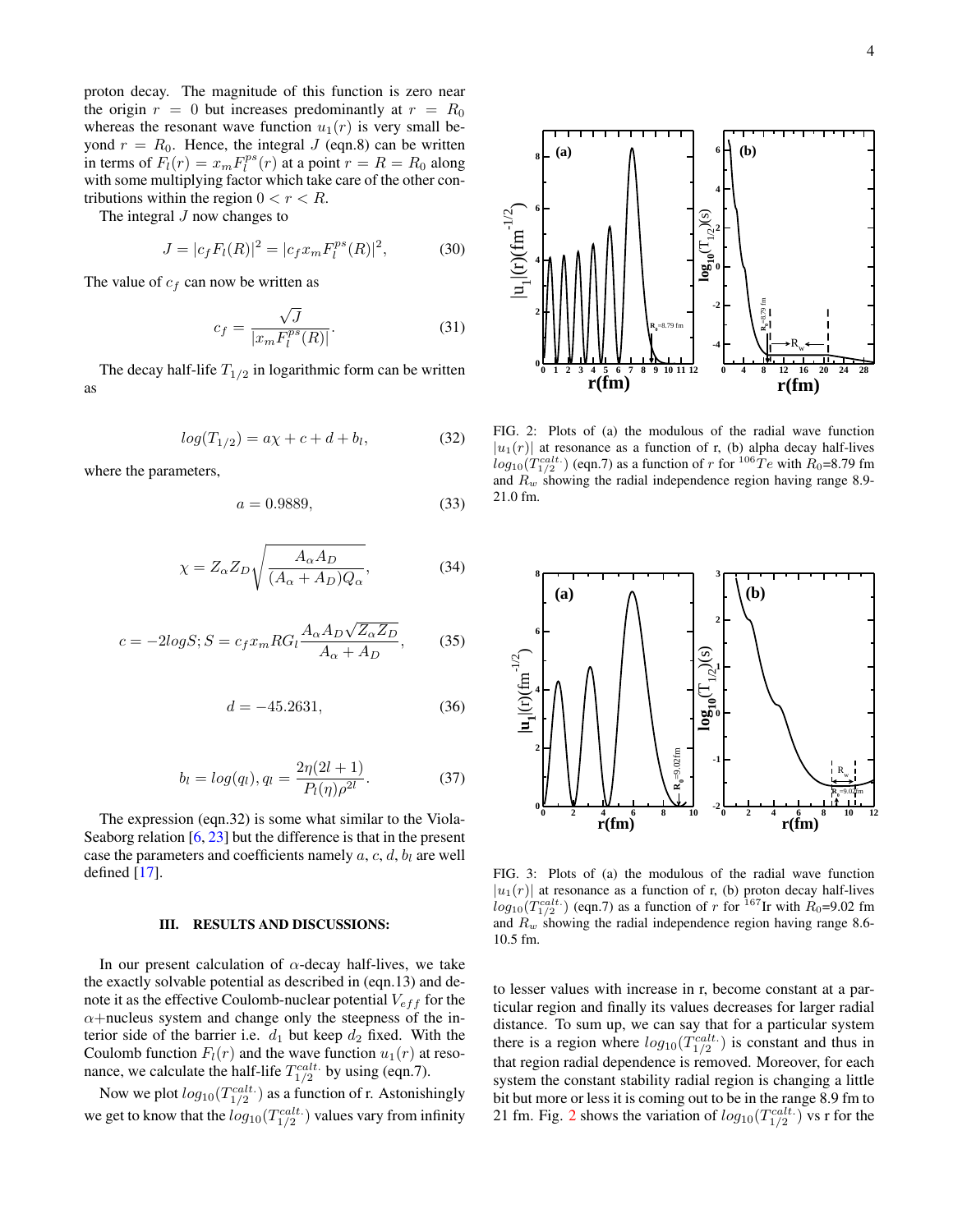<span id="page-4-0"></span>TABLE I: The  $\alpha$ -decay energies  $Q_{\alpha}$  in MeV and the experimental results of half-lives  $log_{10}(T_{1/2}^{expt.}) = \tau^{expt.}$  in seconds [\[16\]](#page-11-11). The value of the parameter  $d_1$  representing the inner steepness of the barrier and  $d_2$  is kept constant throughout i.e.  $d_2 = 2$ . Logarithm of calculated  $\alpha$ -decay half-lives  $log_{10}(T_{1/2}^{calt})$ = $\tau^{calt}$  in seconds using (eqn.7), logarithm of predicted  $\alpha$ -decay half-lives  $log_{10}(T_{1/2}^{pred.})$ = $\tau^{pred.}$  in seconds using (eqn.32) with parameter fixed  $c_f = 0.19$ ,  $r_0 = 0.98$  for  $l = 0$ .  $R_0$  is the barrier radius in fm and  $R_w$  is the radial independence region in fm.

| <b>Nucleus</b>         | $Q_{\alpha}$ (MeV) | $d_1$  | $\tau^{expt.}$ (s) | $\tau^{cat.}$ (s) | $\tau^{pred.}$ (s) | $R_0$ (fm) | $R_w$ (fm)    |
|------------------------|--------------------|--------|--------------------|-------------------|--------------------|------------|---------------|
| 106<br>52              | 4.290              | 6.4152 | $-4.222$           | $-4.560$          | $-3.886$           | 8.7918     | 8.9-21.0      |
| 112<br>54              | 3.330              | 6.2279 | 2.528              | 2.199             | 2.600              | 8.8790     | 8.9-21.3      |
| 114<br>56              | 3.534              | 4.7248 | 1.679              | 1.565             | 2.515              | 8.9073     | 8.9-21.5      |
| 146<br>62              | 2.528              | 4.9078 | 15.512             | 15.152            | 15.574             | 9.3202     | 8.9-21.1      |
| 148<br>64              | 3.271              | 6.3576 | 9.372              | 9.700             | 9.414              | 9.3439     | $9.2 - 15.0$  |
| 150<br>66              | 4.351              | 6.4719 | 3.115              | 3.311             | 3.103              | 9.3673     | $9.1 - 15.0$  |
| 154<br>70              | 5.474              | 6.4903 | $-0.355$           | $-0.114$          | $-0.332$           | 9.4135     | $9.3 - 15.7$  |
| 156<br>72              | 6.028              | 6.4981 | $-1.638$           | $-1.391$          | $-1.613$           | 9.4363     | $9.2 - 15.2$  |
| 162<br>76              | 6.767              | 5.0320 | $-2.688$           | $-2.957$          | $-2.525$           | 9.5036     | $9.5 - 15.6$  |
| 168<br>78              | 6.999              | 5.0616 | $-2.696$           | $-2.886$          | $-2.524$           | 9.5691     | $9.5 - 15.5$  |
| $\substack{190 \\ 84}$ | 7.699              | 5.2129 | $-2.595$           | $-2.729$          | $-2.579$           | 9.7966     | $9.6 - 15.9$  |
| 218<br>84              | 6.115              | 4.1634 | 2.269              | 2.229             | 2.760              | 10.0616    | $9.6 - 15.1$  |
| 194<br>86              | 7.862              | 3.9172 | $-3.108$           | $-3.158$          | $-2.340$           | 9.8361     | $9.5 - 15.3$  |
| 218<br>86              | 7.263              | 4.2233 | $-1.455$           | $-1.364$          | $-0.757$           | 10.0616    | $10.0 - 15.0$ |
| 220<br>86              | 6.405              | 4.1213 | 1.746              | 1.911             | 2.425              | 10.0796    | $10.0 - 15.0$ |
| 224<br>88              | 5.789              | 3.9714 | 5.523              | 5.707             | 6.118              | 10.1153    | $10.1 - 14.7$ |
| $\substack{216\\90}$   | 8.071              | 5.3465 | $-1.583$           | $-1.583$          | $-1.716$           | 10.0435    | $10.1 - 14.3$ |
| $^{218}_{90}$          | 9.849              | 5.7190 | $-6.932$           | $-6.339$          | $-6.250$           | 10.0616    | $10.1 - 14.3$ |
| $\substack{224 \\ 92}$ | 8.633              | 4.1746 | $-3.387$           | $-3.279$          | $-2.686$           | 10.1153    | $10.1 - 14.7$ |
| $\substack{232\\94}$   | 6.716              | 2.7289 | 4.122              | 3.409             | 4.564              | 10.1855    | $10.2 - 14.2$ |

<span id="page-4-1"></span>TABLE II: The proton-decay energies  $Q_p$  in MeV and the experimental results of half-lives  $log_{10}(T_{1/2}^{expt.}) = \tau^{expt.}$  in seconds [\[18\]](#page-11-13). The value of the parameter  $d_1$  representing the inner steepness of the barrier and  $d_2$  is kept constant throughout i.e.  $d_2 = 2$ . Logarithm of calculated proton-decay half-lives  $log_{10}(T_{1/2}^{calt}) = \tau^{calt.}$  in seconds using (eqn.7), logarithm of predicted proton-decay half-lives  $log_{10}(T_{1/2}^{pred.}) = \tau^{pred.}$  in seconds using (eqn.32) with parameter fixed  $c_f = 2.8$ ,  $r_0 = 0.97$  for  $l = 0$ .  $R_0$  is the barrier radius in fm and  $R_w$  is the radial independence region in fm.

| <b>Nucleus</b>    | $Q_p$ (MeV) | $d_1$  | $\tau^{expt.}$ (s) | $\tau^{cat.}$ (s) | $\tau^{pred.}$ (s) | $R_0$ (fm) | $R_w$ (fm)   |
|-------------------|-------------|--------|--------------------|-------------------|--------------------|------------|--------------|
| $157$ Ta          | 0.947       | 4.5600 | $-0.523$           | $-0.389$          | 0.218              | 8.9116     | $8.5 - 10.5$ |
| 167 <sub>Ir</sub> | 1.086       | 4.6329 | $-5.180$           | $-1.566$          | $-0.970$           | 9.0208     | $8.6 - 10.5$ |
| $^{185}$ Bi       | 1.624       | 4.8270 | 0.523              | $-5.092$          | $-5.058$           | 9.2070     | $8.7 - 10.6$ |
| $171$ Au          | 1.469       | 4.6970 | $-0.959$           | $-4.845$          | $-4.741$           | 9.0633     | 8.4-10.7     |
| $177$ Tl          | 1.180       | 4.6939 | $-0.959$           | $-1.021$          | $-0.930$           | 9.1258     | $8.3 - 10.1$ |

 $106Te$  nucleus where the radial independence region is coming out to be  $R_w$ =8.9-21.0 fm for  $\alpha$ -decay. In the same way, for proton decay we plot the  $log_{10}(T_{1/2}^{calt.})$  vs r for the  $^{167}{\rm Ir}$  nucleus where the radial independence region is coming out to be  $R_w$ =8.6-10.5 fm as shown in Fig. [3.](#page-3-2) A close observation on  $R_w$  both for  $\alpha$ -decay as well as proton-decay suggest that

the constancy region is more prominently wider in case of  $\alpha$ decay with  $R_w$ =8.9-21.0 fm than proton decay with  $R_w$ =8.6-10.5 fm. The radial distance where the constancy creeps on is the region where the wavefunction  $u_1(r)$  vanishes to zero. In other words, the wave function  $u_1(r)$  decreases rapidly with distance outside the nucleus. The confinement of the wave at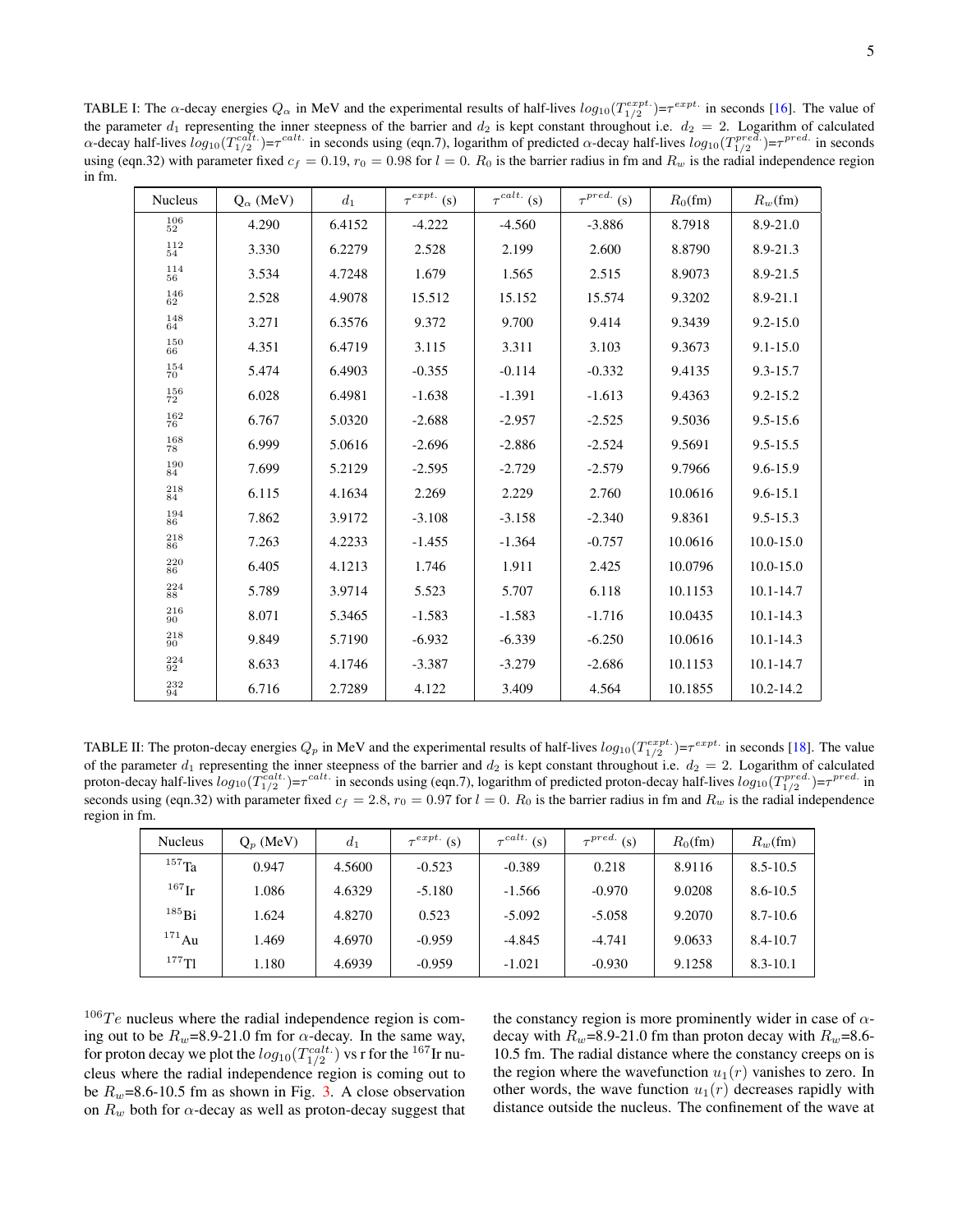<span id="page-5-0"></span>TABLE III: List of  $\alpha$ -decay half-lives for 144 e-e nuclei. Logarithm of predicted  $\alpha$ -decay half-lives  $log_{10}(T_{1/2}^{pred.}) = \tau^{pred.}$  in seconds using (eqn.32) with parameter fixed  $c_f = 0.19$ ,  $r_0 = 0.98$  for  $l = 0$ . The experimental results of half-lives  $log_{10}(T_{1/2}^{expt.}) = \tau^{expt.}$  in seconds [\[16\]](#page-11-11). The  $\alpha$ -decay energies  $Q_{\alpha}$  are in MeV.

|                                          | Nucleus $\left  Q_{\alpha} \left( M eV \right) \right  \tau^{expt.}$ (s) $\left  \tau^{pred.} \right $ (s) Nucleus $\left  Q_{\alpha} \left( M eV \right) \right  \tau^{expt.}$ (s) $\left  \tau^{pred.} \right $ (s) Nucleus $\left  Q_{\alpha} \left( M eV \right) \right  \tau^{expt.}$ (s) $\left  \tau^{pred.} \right $ (s) |          |                 |                                          |        |          |                |                                           |        |          |          |
|------------------------------------------|----------------------------------------------------------------------------------------------------------------------------------------------------------------------------------------------------------------------------------------------------------------------------------------------------------------------------------|----------|-----------------|------------------------------------------|--------|----------|----------------|-------------------------------------------|--------|----------|----------|
| 106<br>52                                | 4.290                                                                                                                                                                                                                                                                                                                            | $-4.222$ | $-3.886$        | $\frac{108}{52}$                         | 3.445  | 0.632    | 0.569          | $\frac{112}{54}$                          | 3.330  | 2.528    | 2.600    |
| $\substack{114\\56}$                     | 3.534                                                                                                                                                                                                                                                                                                                            | 1.679    | 2.515           | $\substack{146\\62}$                     | 2.528  | 15.512   | 15.574         | $\begin{array}{c} 148 \\ 62 \end{array}$  | 1.986  | 23.344   | 23.604   |
| $\substack{148\\64}$                     | 3.271                                                                                                                                                                                                                                                                                                                            | 9.372    | 9.414           | $\substack{150\\64}$                     | 2.809  | 13.752   | 13.859         | $\substack{152\\64}$                      | 2.204  | 21.533   | 21.757   |
| $\begin{array}{c} 150 \\ 66 \end{array}$ | 4.351                                                                                                                                                                                                                                                                                                                            | 3.115    | 3.103           | $\begin{array}{c} 152 \\ 66 \end{array}$ | 3.726  | 6.933    | 7.100          | $\begin{array}{c} 154 \\ 66 \end{array}$  | 2.945  | 13.976   | 13.880   |
| 152<br>68                                | 4.934                                                                                                                                                                                                                                                                                                                            | 1.054    | 1.118           | $\substack{154 \\ 68}$                   | 4.280  | 4.678    | 4.626          | $\substack{154 \\ 70}$                    | 5.474  | $-.355$  | $-0.332$ |
| $\substack{156\\70}$                     | 4.811                                                                                                                                                                                                                                                                                                                            | 2.417    | 2.748           | $^{158}_{70}\,$                          | 4.172  | 6.629    | 6.433          | $\substack{156 \\ 72}$                    | 6.028  | $-1.638$ | $-1.613$ |
| $\substack{158\\72}$                     | 5.405                                                                                                                                                                                                                                                                                                                            | 0.808    | 0.903           | $\substack{160\\72}$                     | 4.902  | 3.288    | 3.297          | $\substack{158\\74}$                      | 6.613  | $-2.903$ | $-2.813$ |
| $\substack{160\\74}$                     | 6.066                                                                                                                                                                                                                                                                                                                            | $-0.980$ | $-0.893$        | $\substack{162\\74}$                     | 5.674  | 0.478    | 0.658          | $\frac{166}{74}$                          | 4.856  | 4.739    | 4.536    |
| $\substack{162\\76}$                     | 6.767                                                                                                                                                                                                                                                                                                                            | $-2.688$ | $-2.525$        | $\substack{166 \\ 76}$                   | 6.139  | $-0.539$ | $-0.340$       | $^{170}_{76}\,$                           | 5.539  | 1.904    | 2.119    |
| $\substack{174 \\ 76}$                   | 4.872                                                                                                                                                                                                                                                                                                                            | 5.342    | 5.423           | $\substack{168\\78}$                     | 6.999  | $-2.696$ | $-2.524$       | $^{170}_{78}\,$                           | 6.708  | $-1.847$ | $-1.584$ |
| $^{174}_{78}\,$                          | 6.184                                                                                                                                                                                                                                                                                                                            | 0.073    | 0.288           | $^{176}_{78}\,$                          | 5.885  | 1.197    | 1.483          | $\substack{178\\78}$                      | 5.573  | 2.722    | 2.841    |
| 180<br>78                                | 5.240                                                                                                                                                                                                                                                                                                                            | 4.301    | 4.436           | $^{182}_{78}$                            | 4.952  | 5.577    | 5.949          | $\substack{184 \\ 78}$                    | 4.598  | 7.812    | 8.020    |
| $^{188}_{78}\,$                          | 4.008                                                                                                                                                                                                                                                                                                                            | 12.547   | 12.091          | $^{190}_{78}\,$                          | 3.249  | 19.312   | 19.008         | $\substack{174 \\ 80}$                    | 7.233  | $-2.720$ | $-2.528$ |
| 176<br>80                                | 6.908                                                                                                                                                                                                                                                                                                                            | $-1.639$ | $-1.498$        | $^{180}_{80}\,$                          | 6.258  | 0.731    | 0.827          | $\substack{182\\80}$                      | 5.997  | 1.859    | 1.870    |
| $_{\rm 80}^{184}$                        | 5.662                                                                                                                                                                                                                                                                                                                            | 3.393    | 3.332           | $^{188}_{80}\,$                          | 4.705  | 8.734    | 8.428          | $\substack{186 \\ 82}$                    | 6.470  | 1.081    | 0.817    |
| 188                                      | 6.109                                                                                                                                                                                                                                                                                                                            | 2.436    | 2.251           | $\substack{190\\82}$                     | 5.698  | 4.249    | 4.064          | $\substack{210\\82}$                      | 3.792  | 16.567   | 16.164   |
| $^{\rm 82}$<br>$\substack{190 \\ 84}$    | 7.699                                                                                                                                                                                                                                                                                                                            | $-2.595$ | $-2.579$        | $\substack{192\\84}$                     | 7.320  | $-1.480$ | $-1.423$       | $\substack{194 \\ 84}$                    | 6.987  | $-0.375$ | $-0.326$ |
| $\substack{196 \\ 84}$                   | 6.658                                                                                                                                                                                                                                                                                                                            | 0.775    | 0.847           | $\substack{198\\84}$                     | 6.309  | 2.270    | 2.201          | $\substack{200\\84}$                      | 5.981  | 3.794    | 3.589    |
| $\substack{202\\84}$                     | 5.701                                                                                                                                                                                                                                                                                                                            | 5.144    | 4.872           | $\substack{204 \\ 84}$                   | 5.485  | 6.285    | 5.927          | $\substack{206 \\ 84}$                    | 5.237  | 7.145    | 7.228    |
| $\substack{208\\84}$                     | 5.215                                                                                                                                                                                                                                                                                                                            | 7.961    | 7.324           | $\substack{210\\84}$                     | 5.407  | 7.708    | 6.254          | $\substack{212\\84}$                      | 8.954  | $-6.524$ | $-6.173$ |
| $\substack{214 \\ 84}$                   | 7.834                                                                                                                                                                                                                                                                                                                            | $-3.786$ | $-3.290$        | $\substack{216 \\ 84}$                   | 6.906  | $-0.839$ | $-0.328$       | $\substack{218\\84}$                      | 6.115  | 2.269    | 2.760    |
| 194                                      | 7.862                                                                                                                                                                                                                                                                                                                            | $-3.108$ | $-2.340$        | $\substack{196\\86}$                     | 7.617  | $-2.356$ | $-1.620$       | $\substack{198\\86}$                      | 7.349  | $-1.184$ | $-0.783$ |
| 86<br>$\substack{200\\86}$               | 7.043                                                                                                                                                                                                                                                                                                                            | $-0.009$ | 0.241           | $\substack{202\\86}$                     | 6.774  | 1.095    | 1.201          | $\substack{206 \\ 86}$                    | 6.384  | 2.732    | 2.696    |
| $\substack{208\\86}$                     | 6.261                                                                                                                                                                                                                                                                                                                            | 3.372    | 3.189           | $\substack{210\\86}$                     | 6.159  | 3.954    | 3.606          | $\substack{212\\86}$                      | 6.385  | 3.157    | 2.612    |
| 218                                      | 7.263                                                                                                                                                                                                                                                                                                                            | $-1.455$ | $-0.757$        | $\substack{220\\86}$                     | 6.405  | 1.746    | 2.425          | $\substack{222 \\ 86}$                    | 5.590  | 5.519    | 6.158    |
| 86<br>$\substack{204 \\ 88}$             | 7.636                                                                                                                                                                                                                                                                                                                            | $-1.244$ | $-0.992$        | $\substack{206\\88}$                     | 7.415  | $-0.620$ | $-0.294$       | $\substack{208\\88}$                      | 7.273  | 0.136    | 0.163    |
| $210\,$                                  | 7.152                                                                                                                                                                                                                                                                                                                            | 0.568    | 0.562           | $\substack{212\\88}$                     | 7.032  | 1.185    | 0.968          | $\substack{214 \\ 88}$                    | 7.273  | 0.392    | 0.084    |
| 88<br>$\substack{220\\88}$               | 7.592                                                                                                                                                                                                                                                                                                                            | $-1.740$ | $-1.059$        | $\substack{222 \\ 88}$                   | 6.679  | 1.572    | 2.183          | $\substack{224 \\ 88}$                    | 5.789  | 5.523    | 6.118    |
| $\substack{226 \\ 88}$                   | 4.871                                                                                                                                                                                                                                                                                                                            | 10.731   | 11.336          | $^{210}_{\color{red}90}$                 | 8.053  | $-2.046$ | $-1.583$       | $\substack{216 \\ 90}$                    | 8.071  | $-1.583$ | $-1.716$ |
| $^{218}_{\color{red}90}$                 | 9.849                                                                                                                                                                                                                                                                                                                            | $-6.932$ | $-6.250$        | $\substack{222 \\ 90}$                   | 8.127  | $-2.640$ | $-1.960$       | $\substack{224 \\ 90}$                    | 7.298  | 0.124    | 0.695    |
| $\substack{226 \\ 90}$                   | 6.451                                                                                                                                                                                                                                                                                                                            | 3.385    | 3.971           | $_{90}^{228}\,$                          | 5.520  | 7.915    | 8.480          | $\substack{230\\90}$                      | 4.770  | 12.494   | 13.088   |
| $\substack{232\\90}$                     | 4.082                                                                                                                                                                                                                                                                                                                            | 17.752   | 18.441          | $\substack{224 \\ 92}$                   | 8.633  | $-3.387$ | $-2.686$       | $\substack{226\\92}$                      | 7.715  | $-0.385$ | 0.057    |
| $\substack{228\\92}$                     | 6.803                                                                                                                                                                                                                                                                                                                            | 2.905    | 3.370           | $\substack{230\\92}$                     | 5.993  | 6.426    | 6.975          | $\substack{232\\92}$                      | 5.414  | 9.504    | 10.060   |
| $\substack{234 \\ 92}$                   | 4.860                                                                                                                                                                                                                                                                                                                            | 13.036   | 13.543          | $\substack{236 \\ 92}$                   | 4.573  | 14.999   | 15.592         | $\substack{238 \\ 92}$                    | 4.270  | 17.252   | 17.987   |
| $\substack{230\\94}$                     | 7.180                                                                                                                                                                                                                                                                                                                            | 2.100    |                 | $\substack{232\\94}$                     | 6.716  |          |                | 234                                       | 6.310  | 5.888    |          |
| $\substack{236 \\ 94}$                   |                                                                                                                                                                                                                                                                                                                                  | 8.116    | 2.726           | $\substack{238\\94}$                     | 5.593  | 4.122    | 4.564<br>9.985 | 94<br>$\substack{240\\94}$                |        |          | 6.346    |
|                                          | 5.867                                                                                                                                                                                                                                                                                                                            |          | 8.517<br>13.700 |                                          |        | 9.591    |                |                                           | 5.256  | 11.454   | 11.963   |
| $\substack{242\\94}$                     | 4.985                                                                                                                                                                                                                                                                                                                            | 13.187   |                 | $\substack{244 \\ 94}$<br>$\bf 242$      | 4.666  | 15.502   | 15.952         | $\substack{238\\96}$<br>244               | 6.620  | 5.510    | 5.802    |
| $\substack{240\\96}$                     | 6.398                                                                                                                                                                                                                                                                                                                            | 6.517    | 6.788           | 96                                       | 6.216  | 7.278    | 7.635          | 96<br>240                                 | 5.902  | 8.871    | 9.214    |
| $\substack{246\\96}$                     | 5.475                                                                                                                                                                                                                                                                                                                            | 11.262   | 11.599          | $\substack{248\\96}$                     | 5.162  | 13.166   | 13.537         | 98                                        | 7.719  | 1.990    | 2.272    |
| $\substack{244 \\ 98}$                   | 7.329                                                                                                                                                                                                                                                                                                                            | 3.342    | 3.664           | $\substack{246\\98}$                     | 6.862  | 5.210    | 5.538          | $\substack{248\\98}$                      | 6.361  | 7.557    | 7.794    |
| ${}^{250}_{98}\,$                        | 6.128                                                                                                                                                                                                                                                                                                                            | 8.699    | 8.929           | $\substack{252\\98}$                     | 6.217  | 8.010    | 8.452          | $\substack{254 \\ 98}$                    | 5.926  | 9.308    | 9.942    |
| $\substack{246 \\ 100}$                  | 8.374                                                                                                                                                                                                                                                                                                                            | 0.172    | 0.780           | $\substack{248\\100}$                    | 8.002  | 1.687    | 1.982          | $\begin{array}{c} 250 \\ 100 \end{array}$ | 7.556  | 3.380    | 3.557    |
| $\substack{252\\100}$                    | 7.153                                                                                                                                                                                                                                                                                                                            | 5.037    | 5.113           | $\substack{254 \\ 100}$                  | 7.307  | 4.138    | 4.467          | $\substack{256 \\ 100}$                   | 7.027  | 5.137    | 5.587    |
| $\substack{252\\102}$                    | 8.548                                                                                                                                                                                                                                                                                                                            | 0.680    | 0.910           | $\substack{256 \\ 102}$                  | 8.581  | 0.526    | 0.757          | $\substack{256 \\ 104}$                   | 8.926  | 0.319    | 0.441    |
| $\substack{258 \\ 104}$                  | 9.190                                                                                                                                                                                                                                                                                                                            | $-1.035$ | $-0.356$        | $\substack{260\\106}$                    | 9.901  | $-1.686$ | $-1.618$       | $\substack{262\\106}$                     | 9.600  | $-1.504$ | $-0.846$ |
| $\substack{264 \\ 108}$                  | 10.591                                                                                                                                                                                                                                                                                                                           | $-2.796$ | $-2.712$        | $\substack{266 \\ 108}$                  | 10.346 | $-2.638$ | $-2.148$       | $\substack{270 \\ 108}$                   | 9.050  | 0.556    | 1.349    |
| $\substack{270 \\ 110}$                  | 11.120                                                                                                                                                                                                                                                                                                                           | $-4.000$ | $-3.366$        | $\substack{286 \\ 114}$                  | 10.350 | $-0.699$ | $-0.432$       | $\substack{288 \\ 114}$                   | 10.072 | $-0.180$ | 0.285    |
| $\substack{290 \\ 116}$                  | 10.990                                                                                                                                                                                                                                                                                                                           | $-1.824$ | $-1.437$        | $\substack{292\\116}$                    | 10.774 | $-1.745$ | $-0.932$       | $\substack{294 \\ 118}$                   | 11.820 | $-3.161$ | $-2.767$ |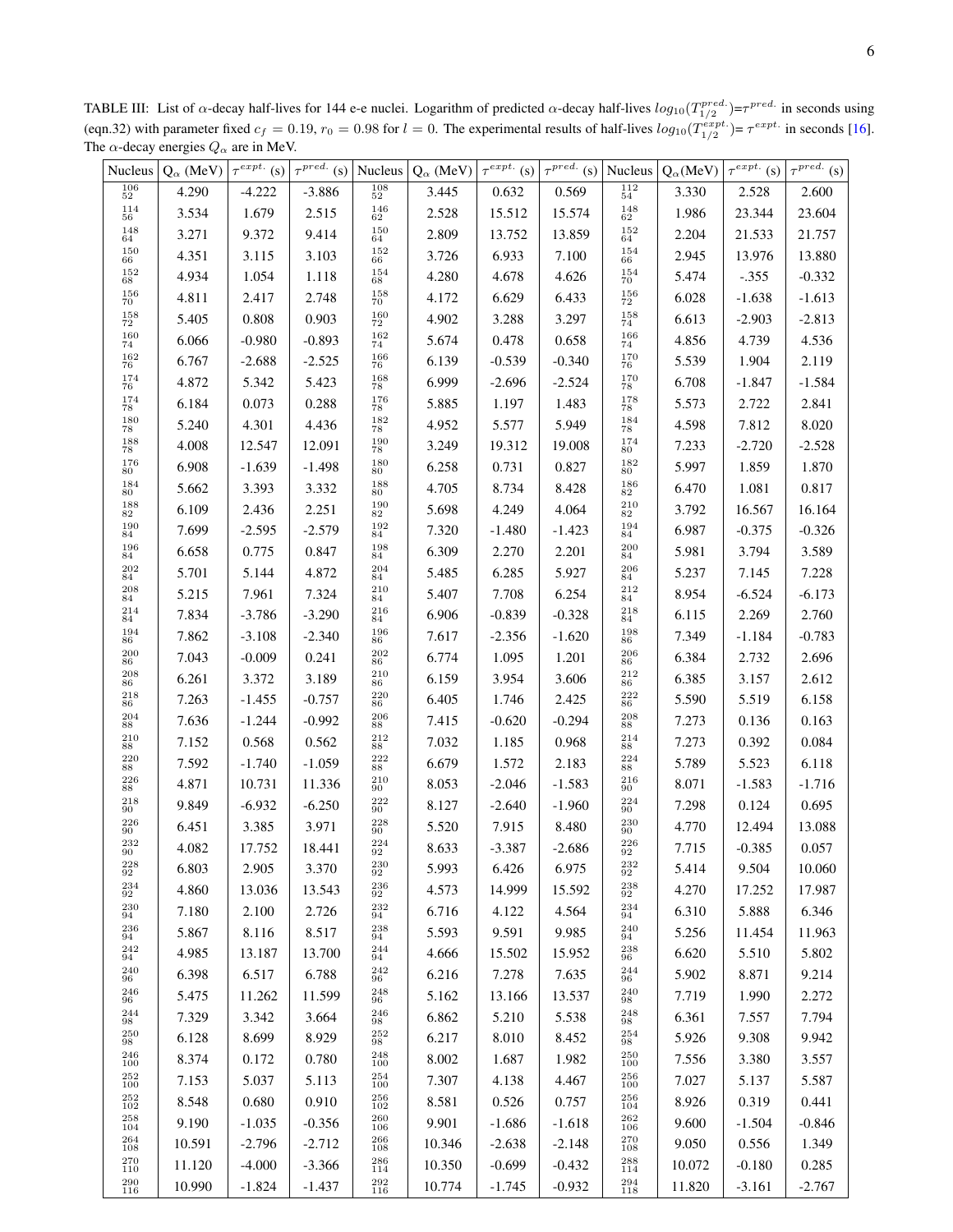<span id="page-6-0"></span>TABLE IV: List of  $\alpha$ -decay half-lives for 112 e-o nuclei. Logarithm of predicted  $\alpha$ -decay half-lives  $log_{10}(T_{1/2}^{pred.}) = \tau^{pred.}$  in seconds using (eqn.32) with parameter fixed  $c_f = 0.19$ ,  $r_0 = 0.98$  for  $l = 0$ ,  $c_f = 0.02$  for  $l > 0$ . The experimental results of half-lives  $log_{10}(T_{1/2}^{expt.}) = \tau^{expt.}$  in seconds [\[16\]](#page-11-11). The  $\alpha$ -decay energies  $Q_{\alpha}$  are in MeV.

| Nucleus                                   | $Q_{\alpha}$ (MeV) | $l_{\rm}$        | $\overline{\tau^{expt.}}(s)$ |          |                                          | $\tau^{pred.}$ (s)   Nucleus   Q <sub><math>\alpha</math></sub> (MeV) | $l_{\rm}$        | $\tau^{expt.}$ (s) | $\tau^{pred.}$ (s) | Nucleus                                  | $Q_{\alpha}$ (MeV) | l                | $\overline{\tau^{expt.}}(s)$ | $\overline{\tau^{pred.}}$ (s) |
|-------------------------------------------|--------------------|------------------|------------------------------|----------|------------------------------------------|-----------------------------------------------------------------------|------------------|--------------------|--------------------|------------------------------------------|--------------------|------------------|------------------------------|-------------------------------|
| $\substack{105\\52}$                      | 4.889              | $\mathbf{0}$     | $-6.208$                     | $-6.277$ | $^{107}_{\ 52}$                          | 4.008                                                                 | $\boldsymbol{0}$ | $-2.354$           | $-2.572$           | $\substack{109\\54}$                     | 4.217              | $\overline{c}$   | $-1.731$                     | $-0.961$                      |
| $\substack{147\\62}$                      | 2.311              | $\boldsymbol{0}$ | 18.528                       | 18.438   | $\begin{array}{c} 151 \\ 64 \end{array}$ | 2.653                                                                 | $\boldsymbol{0}$ | 15.127             | 15.621             | $\begin{array}{c} 151 \\ 66 \end{array}$ | 4.180              | $\boldsymbol{0}$ | 4.283                        | 4.096                         |
| 153<br>66                                 | 3.559              | $\overline{0}$   | 8.389                        | 8.344    | $\begin{array}{c} 153 \\ 68 \end{array}$ | 4.802                                                                 | $\boldsymbol{0}$ | 1.845              | 1.756              | $\begin{array}{c} 155 \\ 68 \end{array}$ | 4.118              | $\boldsymbol{0}$ | 6.160                        | 5.622                         |
| $\substack{155 \\ 70}$                    | 5.338              | $\overline{0}$   | 0.304                        | 0.241    | $\substack{157 \\ 70}$                   | 4.621                                                                 | $\boldsymbol{0}$ | 3.888              | 3.753              | $\substack{157 \\ 72}$                   | 5.880              | $\boldsymbol{0}$ | $-0.932$                     | $-1.062$                      |
| $\substack{159\\74}$                      | 6.450              | $\mathbf{0}$     | $-2.086$                     | $-2.275$ | $\substack{165\\74}$                     | 5.029                                                                 | $\overline{c}$   | 3.407              | 5.090              | $\substack{161\\76}$                     | 7.066              | $\boldsymbol{0}$ | $-3.167$                     | $-3.463$                      |
| $\substack{167 \\ 76}$                    | 5.980              | $\mathbf{0}$     | 0.225                        | 0.273    | $\substack{169\\76}$                     | 5.716                                                                 | $\boldsymbol{0}$ | 1.514              | 1.347              | $\substack{173 \\ 76}$                   | 5.055              | $\boldsymbol{0}$ | 5.028                        | 4.445                         |
| $\substack{167 \\ 78}$                    | 7.160              | $\boldsymbol{0}$ | $-3.108$                     | $-3.019$ | $\substack{169\\78}$                     | 6.858                                                                 | $\boldsymbol{0}$ | $-2.156$           | $-2.077$           | $\begin{array}{c} 171 \\ 78 \end{array}$ | 6.610              | 0                | $-1.348$                     | $-1.256$                      |
| 173<br>78                                 | 6.350              | $\overline{0}$   | $-0.337$                     | $-0.336$ | 175<br>78                                | 6.178                                                                 | $\overline{c}$   | 1.733              | 1.739              | $^{177}_{78}$                            | 5.643              | $\overline{0}$   | 2.326                        | 2.533                         |
| $\substack{181\\78}$                      | 5.150              | $\mathbf{0}$     | 4.865                        | 4.889    | $\substack{183 \\ 78}$                   | 4.823                                                                 | $\boldsymbol{0}$ | 6.609              | 6.672              | $_{\rm 80}^{173}$                        | 7.378              | 0                | $-3.155$                     | $-2.962$                      |
| $\substack{175\\80}$                      | 7.043              | $\theta$         | $-1.966$                     | $-1.933$ | $_{80}^{177}\,$                          | 6.736                                                                 | $\overline{c}$   | $-0.928$           | 0.517              | $\substack{179\\80}$                     | 6.340              | $\boldsymbol{0}$ | 0.297                        | 0.519                         |
| 183<br>80                                 | 6.039              | $\theta$         | 1.932                        | 1.679    | $\substack{185 \\ 80}$                   | 5.774                                                                 | $\overline{0}$   | 2.928              | 2.805              | $\substack{191\\82}$                     | 5.450              | 0                | 5.788                        | 5.267                         |
| $\substack{187\\84}$                      | 7.979              | $\overline{c}$   | $-0.854$                     | $-1.930$ | $\substack{189\\84}$                     | 7.701                                                                 | $\overline{c}$   | $-1.359$           | $-1.148$           | $\substack{191 \\ 84}$                   | 7.501              | $\boldsymbol{0}$ | $-0.831$                     | $-1.987$                      |
| $\substack{195 \\ 84}$                    | 6.746              | $\boldsymbol{0}$ | 0.791                        | 0.530    | $\substack{197 \\ 84}$                   | 6.412                                                                 | $\boldsymbol{0}$ | 2.086              | 1.795              | $\substack{199\\84}$                     | 6.074              | $\boldsymbol{0}$ | 3.437                        | 3.189                         |
| $\substack{201\\84}$                      | 5.799              | $\boldsymbol{0}$ | 4.759                        | 4.415    | $\substack{205 \\ 84}$                   | 5.324                                                                 | $\boldsymbol{0}$ | 7.195              | 6.765              | $\substack{207\\84}$                     | 5.216              | $\boldsymbol{0}$ | 7.998                        | 7.332                         |
| $\substack{209 \\ 84}$                    | 4.979              | $\overline{c}$   | 10.213                       | 10.118   | $\substack{211\\84}$                     | 7.595                                                                 | 5                | $-.283$            | $-0.849$           | $\substack{213\\84}$                     | 8.536              | 0                | $-5.429$                     | $-5.175$                      |
| $\substack{195\\86}$                      | 7.690              | $\boldsymbol{0}$ | $-2.221$                     | $-1.833$ | $\substack{197\\86}$                     | 7.411                                                                 | $\boldsymbol{0}$ | $-1.268$           | $-0.974$           | $\substack{199\\86}$                     | 7.140              | $\overline{0}$   | $-0.202$                     | $-0.087$                      |
| $\substack{201\\86}$                      | 6.861              | $\boldsymbol{0}$ | 0.959                        | 0.888    | $\substack{201\\86}$                     | 6.630                                                                 | $\boldsymbol{0}$ | 1.837              | 1.769              | $\substack{207\\86}$                     | 6.251              | $\boldsymbol{0}$ | 3.422                        | 3.246                         |
| $\substack{209\\86}$                      | 6.156              | $\boldsymbol{0}$ | 4.010                        | 3.633    | $\begin{array}{c} 211 \\ 86 \end{array}$ | 5.965                                                                 | $\overline{c}$   | 5.752              | 5.901              | $\substack{213\\86}$                     | 8.244              | 5                | $-1.702$                     | $-2.017$                      |
| $\substack{215 \\ 86}$                    | 8.839              | $\theta$         | $-5.638$                     | $-5.245$ | $\begin{array}{c} 219 \\ 86 \end{array}$ | 6.946                                                                 | $\overline{c}$   | .698               | 1.763              | $\substack{221 \\ 86}$                   | 6.148              | $\overline{2}$   | 3.979                        | 4.939                         |
| $\substack{203\\88}$                      | 7.730              | $\boldsymbol{0}$ | $-1.509$                     | $-1.276$ | $\substack{205 \\ 88}$                   | 7.490                                                                 | $\boldsymbol{0}$ | $-0.678$           | $-0.530$           | $\substack{209\\88}$                     | 7.140              | $\boldsymbol{0}$ | 0.675                        | 0.618                         |
| $\substack{211\\88}$                      | 7.043              | $\boldsymbol{0}$ | 1.150                        | 0.941    | $\substack{211\\88}$                     | 6.861                                                                 | $\overline{c}$   | 2.658              | 3.042              | $\substack{215\\88}$                     | 8.864              | 5                | $-2.810$                     | $-2.969$                      |
| $217\,$<br>88                             | 9.161              | $\boldsymbol{0}$ | $-5.796$                     | $-5.353$ | $\substack{219\\88}$                     | 8.138                                                                 | $\overline{c}$   | $-1.484$           | $-1.297$           | $\substack{221 \\ 88}$                   | 6.884              | $\overline{c}$   | 1.942                        | 2.823                         |
| $2\sqrt{1}1$<br>90                        | 7.942              | $\mathbf{0}$     | $-1.432$                     | $-1.259$ | $\substack{213 \\ 90}$                   | 7.837                                                                 | $\boldsymbol{0}$ | $-0.842$           | $-0.958$           | $\substack{215 \\ 90}$                   | 7.665              | $\overline{c}$   | 0.477                        | 0.983                         |
| $\substack{217 \\ 90}$                    | 9.433              | 5                | $-3.577$                     | $-3.697$ | $\substack{219\\90}$                     | 9.510                                                                 | $\boldsymbol{0}$ | $-5.979$           | $-5.514$           | $\substack{221 \\ 90}$                   | 8.628              | $\sqrt{2}$       | $-2.353$                     | $-1.949$                      |
| $\substack{223 \\ 90}$                    | 7.567              | $\overline{c}$   | 1.778                        | 1.202    | $\substack{225 \\ 90}$                   | 6.920                                                                 | $\overline{c}$   | 3.810              | 3.495              | $\substack{227 \\ 90}$                   | 6.146              | $\boldsymbol{2}$ | 6.824                        | 6.747                         |
| 217<br>94                                 | 8.160              | $\mathbf{0}$     | $-1.796$                     | $-0.467$ | $\substack{219\\92}$                     | 9.940                                                                 | 5                | $-4.377$           | $-4.221$           | $\substack{223 \\ 92}$                   | 8.941              | $\theta$         | $-4.260$                     | $-3.495$                      |
| $\substack{225 \\ 92}$                    | 8.014              | $\boldsymbol{0}$ | $-1.080$                     | $-.889$  | $\substack{235 \\ 94}$                   | 4.678                                                                 | $\mathbf{1}$     | 17.668             | 17.560             | $\substack{239\\94}$                     | 5.245              | 3                | 15.404                       | 13.456                        |
| $\substack{241\\94}$                      | 5.140              | $\overline{2}$   | 15.712                       | 14.112   | $\substack{241\\96}$                     | 6.185                                                                 | 3                | 11.276             | 9.199              | $\substack{243\\96}$                     | 6.169              | $\overline{c}$   | 10.784                       | 9.271                         |
| $\substack{245\\96}$                      | 5.622              | $\sqrt{2}$       | 13.661                       | 12.170   | $\substack{247\\96}$                     | 5.354                                                                 | 1                | 15.552             | 13.903             | $\substack{249\\98}$                     | 6.296              | $\mathbf{1}$     | 11.653                       | 9.674                         |
| $\substack{251\\98}$                      | 6.177              | 5                | 12.037                       | 10.327   | $\substack{251\\100}$                    | 7.425                                                                 | $\mathbf{1}$     | 7.849              | 5.617              | $\substack{253 \\ 100}$                  | 7.199              | 5                | 8.210                        | 6.541                         |
| $\substack{255 \\ 100}$                   | 7.240              | $\overline{4}$   | 8.014                        | 6.179    | $\substack{257\\100}$                    | 6.864                                                                 | $\overline{c}$   | 9.175              | 7.685              | $\substack{263 \\ 104}$                  | 8.250              | $\boldsymbol{0}$ | 3.301                        | 2.513                         |
| $\substack{259\\106}$                     | 9.804              | $\boldsymbol{0}$ | $-0.492$                     | $-1.353$ | $\substack{261\\106}$                    | 9.714                                                                 | $\mathbf{0}$     | $-0.638$           | $-1.140$           | $\substack{269\\106}$                    | 8.700              | $\mathbf{0}$     | 2.079                        | 1.717                         |
| $\substack{271 \\ 106}$                   | 8.670              | $\mathbf{0}$     | 2.219                        | 1.789    | $\substack{265 \\ 108}$                  | 10.470                                                                | $\boldsymbol{0}$ | $-2.699$           | $-2.436$           | $\substack{267 \\ 108}$                  | 10.037             | $\boldsymbol{0}$ | $-1.187$                     | $-1.384$                      |
| $\begin{array}{c} 273 \\ 108 \end{array}$ | 9.730              | $\boldsymbol{0}$ | $-0.119$                     | $-0.645$ | $\substack{267\\110}$                    | 11.780                                                                | 0                | $-5.553$           | $-4.723$           | $\substack{269\\110}$                    | 11.509             | 0                | $-3.747$                     | $-4.191$                      |
| $\substack{271 \\ 110}$                   | 10.899             | $\boldsymbol{0}$ | $-2.639$                     | $-2.880$ | $\substack{273 \\ 110}$                  | 11.370                                                                | 0                | $-3.770$           | $-3.945$           | $\substack{277 \\ 110}$                  | 10.720             | 0                | $-2.222$                     | $-2.535$                      |
| $\substack{281\\110}$                     | 9.320              | $\mathbf{0}$     | 2.125                        | 1.122    | $\substack{281\\112}$                    | 10.460                                                                | 0                | $-1.000$           | $-1.309$           | $\substack{285 \\ 112}$                  | 9.320              | $\overline{0}$   | 1.447                        | 1.788                         |
| $\substack{287\\114}$                     | 10.170             | $\boldsymbol{0}$ | $-0.319$                     | 0.032    | $\substack{289\\114}$                    | 9.980                                                                 | $\boldsymbol{0}$ | 0.279              | 0.526              | $\substack{291 \\ 116}$                  | 10.890             | $\boldsymbol{0}$ | $-1.721$                     | $-1.206$                      |
| $\substack{293 \\ 116}$                   | 10.680             | $\boldsymbol{0}$ | $-1.276$                     | $-0.708$ |                                          |                                                                       |                  |                    |                    |                                          |                    |                  |                              |                               |

resonance energy is the significance of molecular state with large amplitude inside and small or negligible amplitude outside the barrier. Thus the radial dependence restriction is removed and we have a solid proof that for a particular system there is a region where  $log(T_{1/2})$  is remaining constant.

Since radial constancy is proved we henceforth take the  $R_0$ value for calculation of half-lives for a chain of nuclei. To do that, we condense the integral J given by (eqn.8) and write in terms of  $c_f$ ,  $x_m$  and  $F_l^{ps}$  as mentioned in (eqn.30). Our analysis show that for different nuclei the values of  $c_f$  comes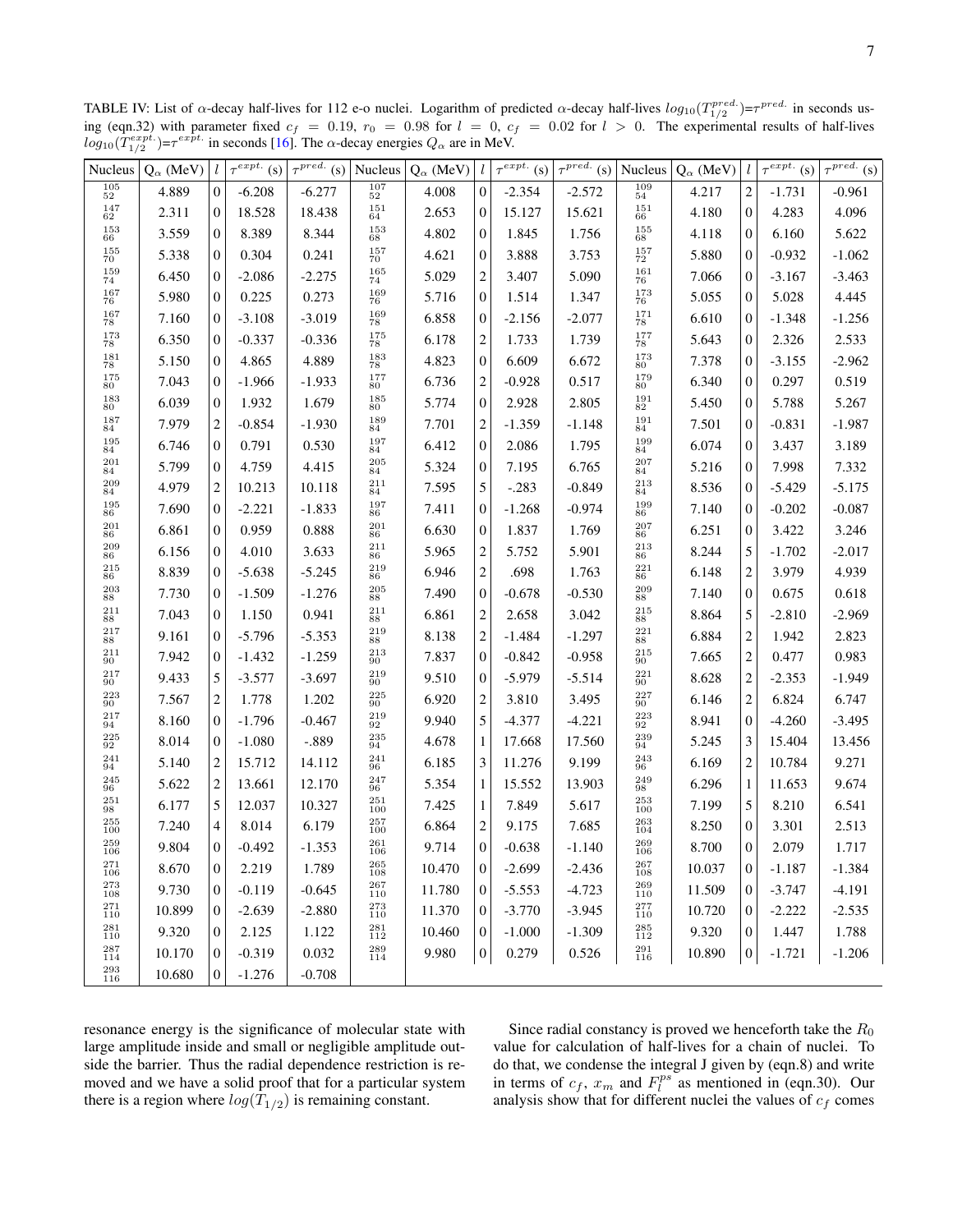| Nucleus                                  | $Q_{\alpha}$ (MeV) | l              | $\tau^{expt.}$ (s) | $\tau^{pred.}$ (s) | Nucleus                 | $Q_{\alpha}$ (MeV) | $l_{\rm}$      | $\tau^{expt.}$ (s) | $\overline{\tau^{pred.}}$ (s) | <b>Nucleus</b>                           | $Q_{\alpha}$ (MeV) |                  | $\tau^{expt.}$ (s) | $\tau^{pred.}$ (s) |
|------------------------------------------|--------------------|----------------|--------------------|--------------------|-------------------------|--------------------|----------------|--------------------|-------------------------------|------------------------------------------|--------------------|------------------|--------------------|--------------------|
| $\frac{111}{53}$                         | 3.275              | $\overline{0}$ | 3.453              | 2.321              | $\frac{147}{63}$        | 2.991              | $\overline{0}$ | 10.976             | 11.269                        | $\frac{149}{65}$                         | 4.078              | $\overline{c}$   | 4.948              | 5.632              |
| 151<br>65                                | 3.496              | 2              | 8.848              | 9.684              | $\substack{153\\69}$    | 5.248              | $\overline{0}$ | 0.211              | 0.164                         | $\substack{169\\77}$                     | 6.141              | $\boldsymbol{0}$ | 0.008              | 0.069              |
| $\frac{177}{77}$                         | 5.130              | $\overline{0}$ | 4.699              | 4.524              | $\substack{173 \\ 79}$  | 6.836              | $\overline{0}$ | $-1.575$           | $-1.636$                      | $\substack{183 \\ 79}$                   | 5.752              | 0                | 3.413              | 2.446              |
| $\substack{183 \\ 79}$                   | 5.466              | $\overline{0}$ | 3.899              | 3.779              | $\substack{185 \\ 79}$  | 5.180              | $\overline{0}$ | 4.992              | 5.200                         | $_{\rm 81}^{177}$                        | 7.067              | $\boldsymbol{0}$ | $-1.608$           | $-1.623$           |
| $\substack{179\\81}$                     | 6.718              | $\Omega$       | $-0.638$           | $-0.449$           | $\substack{187\\83}$    | 7.779              | 5              | $-0.374$           | $-1.457$                      | $\substack{189\\83}$                     | 7.270              | 5                | $-0.046$           | 0.093              |
| $\substack{193\\83}$                     | 6.304              | 5              | 4.849              | 3.583              | $\substack{195\\83}$    | 5.832              | 5              | 6.831              | 5.620                         | $\substack{211\\83}$                     | 6.750              | 5                | 2.187              | 1.593              |
| $\substack{213\\83}$                     | 5.988              | 5              | 5.145              | 4.656              | $\substack{197 \\ 83}$  | 7.100              | $\Omega$       | $-0.411$           | $-1.175$                      | $\substack{199\\85}$                     | 6.777              | $\overline{0}$   | 0.886              | 0.795              |
| $\substack{201\\85}$                     | 6.473              | $\Omega$       | 2.148              | 1.946              | $\substack{203\\85}$    | 6.210              | $\Omega$       | 3.216              | 3.012                         | $\substack{205\\85}$                     | 6.020              | $\overline{0}$   | 4.208              | 3.822              |
| $\substack{207 \\ 85}$                   | 5.872              | $\overline{0}$ | 4.879              | 4.476              | $\substack{209\\85}$    | 5.757              | $\mathbf{0}$   | 5.677              | 4.998                         | $\substack{211\\85}$                     | 5.982              | $\overline{0}$   | 4.793              | 3.914              |
| $\substack{213\\85}$                     | 9.254              | $\overline{0}$ | $-6.903$           | $-6.529$           | $\substack{215\\85}$    | 8.178              | $\theta$       | $-4.000$           | $-3.895$                      | $^{217}_{85}$                            | 7.201              | 0                | $-1.490$           | $-0.947$           |
| $\substack{219\\85}$                     | 6.324              | $\overline{0}$ | 1.761              | 2.320              | $\substack{201\\87}$    | 7.516              | $\overline{0}$ | $-1.161$           | $-0.966$                      | $\substack{203\\87}$                     | 7.260              | $\overline{0}$   | $-0.238$           | $-0.139$           |
| $\substack{205\\87}$                     | 7.055              | $\Omega$       | 0.593              | 0.554              | $\substack{207\\87}$    | 6.900              | $\overline{0}$ | 1.193              | 1.094                         | $\substack{209\\87}$                     | 6.777              | $\overline{0}$   | 1.754              | 1.532              |
| $\substack{211 \\ 87}$                   | 6.663              | $\overline{0}$ | 2.330              | 1.948              | $\substack{213\\87}$    | 6.905              | $\overline{0}$ | 1.542              | 0.996                         | $\substack{215\\87}$                     | 9.540              | 0                | $-7.066$           | $-6.521$           |
| $\substack{217 \\ 87}$                   | 8.469              | $\overline{0}$ | $-4.721$           | $-3.971$           | $\substack{219\\87}$    | 7.449              | $\Omega$       | $-1.694$           | $-0.982$                      | $\substack{221 \\ 87}$                   | 6.458              | 2                | 2.547              | 4.070              |
| $\substack{223 \\ 87}$                   | 5.562              | 4              | 7.530              | 8.325              | $\substack{209\\89}$    | 7.725              | $\Omega$       | $-1.009$           | $-0.945$                      | $\substack{211\\89}$                     | 7.620              | $\overline{0}$   | $-0.678$           | $-0.634$           |
| $\substack{213 \\ 89}$                   | 7.501              | $\overline{0}$ | $-0.132$           | $-0.268$           | $\substack{215 \\ 89}$  | 7.746              | $\Omega$       | $-0.767$           | $-1.090$                      | $^{217}_{89}\,$                          | 9.832              | $\overline{0}$   | $-7.161$           | $-6.524$           |
| $\substack{219\\89}$                     | 8.830              | $\mathbf{0}$   | $-4.928$           | $-4.219$           | $\substack{221 \\ 89}$  | 7.783              | 4              | $-1.117$           | 0.198                         | $\substack{223 \\ 89}$                   | 6.783              | $\overline{2}$   | 2.609              | 3.620              |
| $\substack{225 \\ 89}$                   | 5.935              | $\overline{c}$ | 6.232              | 7.300              | $\substack{227 \\ 89}$  | 5.042              | $\overline{0}$ | 11.019             | 10.777                        | $\substack{213\\91}$                     | 8.390              | $\overline{0}$   | $-2.276$           | $-2.231$           |
| $215\,$<br>91                            | 8.240              | $\Omega$       | $-1.854$           | $-1.824$           | $^{217}_{91}$           | 8.489              | $\overline{0}$ | $-2.439$           | $-2.563$                      | $\substack{219\\91}$                     | 10.080             | $\overline{0}$   | $-7.276$           | $-6.432$           |
| $\begin{array}{c} 225 \\ 91 \end{array}$ | 7.380              | 2              | 0.385              | 2.222              | $^{227}_{91}$           | 6.580              | $\mathbf{0}$   | 3.731              | 3.861                         | $\substack{231\\91}$                     | 5.150              | $\overline{0}$   | 12.973             | 11.133             |
| $\substack{235\\93}$                     | 5.195              | $\mathbf{1}$   | 13.943             | 13.455             | $\substack{237\\93}$    | 4.958              |                | 15.452             | 14.974                        | $\substack{239\\95}$                     | 5.922              | 1                | 11.113             | 10.259             |
| $\begin{array}{c} 241 \\ 95 \end{array}$ | 5.638              | $\mathbf{1}$   | 12.567             | 11.779             | 243<br>95               | 5.439              | 1              | 13.986             | 12.912                        | $\begin{array}{c} 243 \\ 97 \end{array}$ | 6.874              | $\overline{c}$   | 7.848              | 6.497              |
| $\substack{245\\97}$                     | 6.455              | 2              | 9.362              | 8.335              | $\substack{249\\97}$    | 5.525              | 2              | 13.610             | 13.200                        | $\substack{243\\99}$                     | 8.072              | $\overline{0}$   | 2.517              | 1.416              |
| $\substack{245\\99}$                     | 7.909              | 3              | 3.519              | 3.320              | $\substack{255 \\ 103}$ | 8.556              | 4              | 3.095              | 2.654                         | $\substack{257\\103}$                    | 9.010              | 0                | 0.688              | $-0.183$           |
| $\substack{257\\105}$                    | 9.206              | $\overline{0}$ | 0.389              | $-0.033$           | $\substack{259\\105}$   | 9.620              | $\overline{0}$ | $-0.292$           | $-1.207$                      | $\substack{263 \\ 105}$                  | 8.830              | $\overline{0}$   | 2.798              | 1.012              |
| $\substack{261\\107}$                    | 10.500             | $\Omega$       | $-1.899$           | $-2.781$           | $\substack{267\\107}$   | 9.230              | $\overline{0}$ | 1.230              | 0.487                         | $\substack{275 \\ 109}$                  | 10.480             | $\overline{0}$   | $-1.699$           | $-2.258$           |
| $\substack{279\\111}$                    | 10.530             | $\overline{0}$ | $-1.046$           | $-1.782$           | $\substack{283 \\ 113}$ | 10.480             | $\overline{0}$ | $-1.000$           | $-1.057$                      | $\substack{285 \\ 113}$                  | 10.010             | $\overline{0}$   | 0.623              | 0.152              |
| $\substack{287\\115}$                    | 10.760             | 0 <sup>1</sup> | $-1.432$           | $-1.158$           | $\substack{289\\115}$   | 10.520             | $\overline{0}$ | $-0.658$           | $-0.579$                      | $\substack{293 \\ 117}$                  | 11.180             | $\overline{0}$   | $-1.854$           | $-1.611$           |

<span id="page-7-0"></span>TABLE V: List of  $\alpha$ -decay half-lives for 84 o-e nuclei. Logarithm of predicted  $\alpha$ -decay half-lives  $log_{10}(T_{1/2}^{pred.}) = \tau^{pred.}$  in seconds using (eqn.32) with parameter fixed  $c_f = 0.19$ ,  $r_0 = 0.98$  for  $l = 0$ ,  $c_f = 0.02$  for  $l > 0$ . The experimental results of half-lives  $log_{10}(T_{1/2}^{expt.}) = \tau^{expt.}$  in seconds [\[16\]](#page-11-11). The  $\alpha$ -decay energies  $Q_{\alpha}$  are in MeV.

out to be in the range 0.139 to 0.37 for  $\alpha$ -decay and in the range 2.52 to 4.56 for proton-decay for  $l = 0$ . For  $\alpha$ -decay half-life calculation, we take  $c_f$ =0.19 for  $l = 0$  and  $c_f$ =0.02 for  $l > 0$  and for proton-decay half-life calculation, we take  $c_f$ =2.8 for  $l = 0$  and  $c_f$ =0.45 for  $l > 0$  to maintain uniformity in all sets of nuclei. Furthermore, using this  $c_f$ , we estimate the values of  $T_{1/2}$  by using the closed form expression (eqn.32) for the decimal logarithm of half-life and represent it as  $log_{10}(T_{1/2}^{(pred.)})$  $\delta^{(pred.)}_{1/2}) = log(T^{pred.}_{1/2})$  $\binom{area}{1/2}/2.30258$ . The Q values, the corresponding  $d_1$  determining the steepness of the inner side of the barrier, the experimental half-lives  $log_{10}(T_{1/2}^{expt.})$  $_{1/2}^{expt.}),$ the calculated half-lives  $log_{10}(T_{1/2}^{calt})$ , the predicted half-lives  $log_{10}(T_{1/2}^{pred.}$  $1/2^{prea}$ ), the barrier radius  $R_0$  and the  $R_w$  values have been shown for a series of systems in Table [I](#page-4-0) for  $\alpha$ -decay and in Table  $II$  for proton decay. Analyzing the constancy region  $R_w$  for all the systems mentioned in Table [I,](#page-4-0) it is seen that for the case of  $\alpha$ -decay the radial independence starts from  $(R_0+0.04)$  to near about 20 fm when  $r_0=0.97$ . To overcome this problem, we take the  $r_0$  value to be 0.98 instead of 0.97 so as to make  $R_0$  fall in the constancy region  $R_w$  for all the systems and then predict the half-lives. But for the case of proton-decay we go with  $r_0$ =0.97 as in all the systems consid-ered in Table [II,](#page-4-1)  $R_0$  values come in the range of  $R_w$ .

We then compare the experimental  $\alpha$ -decay results  $log_{10}(T_{1/2}^{expt.}$  $\binom{1/2}{1/2}$  and predicted  $log_{10}(T_{1/2})$  values i.e  $log_{10}(T_{1/2}^{pred.}$  $1/2^{prea}$ ) (eqn.32) and present systematically in Ta-ble [III,](#page-5-0) [IV,](#page-6-0) [V](#page-7-0) and [VI](#page-8-0) for 144 e-e nuclei, 112 e-o nuclei, 84 o-e nuclei and 80 o-o nuclei respectively by taking  $c_f$ =0.19 for  $l = 0$  and  $c_f$ =0.02 for  $l > 0$  cases. For a large assemblage of nuclei starting from Z=52 to 118, we write the  $log_{10}(T_{1/2})$ values viz.  $log_{10}(T_{1/2}^{expt.})$  $\frac{1}{1/2}^{expt.}), log_{10}(T^{pred.})$  $_{1/2}^{prea.}).$ 

As we know the quest for synthesizing superheavy elements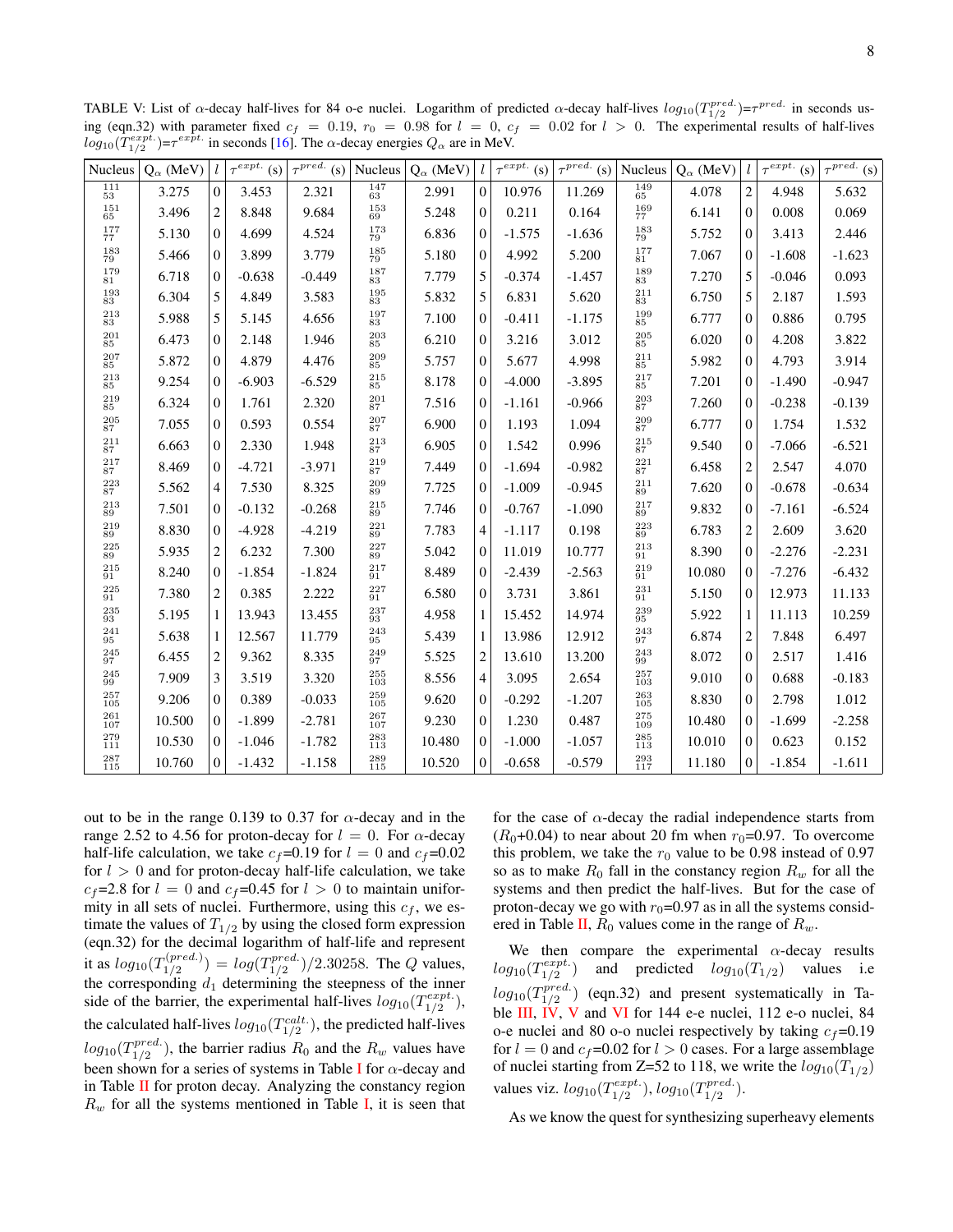<span id="page-8-0"></span>TABLE VI: List of  $\alpha$ -decay half-lives for 80 o-o nuclei. Logarithm of predicted  $\alpha$ -decay half-lives  $log_{10}(T_{1/2}^{pred.}) = \tau^{pred.}$  in seconds using (eqn.32) with parameter fixed  $c_f = 0.19$ ,  $r_0 = 0.98$  for  $l = 0$ ,  $c_f = 0.02$  for  $l > 0$ . The experimental results of half-lives  $log_{10}(T_{1/2}^{expt.})$  $\tau^{expt.}$  in seconds [\[16\]](#page-11-11). The  $\alpha$ -decay energies  $Q_{\alpha}$  are in MeV.

| Nucleus                                  | $Q_{\alpha}$ (MeV) | $l_{\rm}$        | $\tau^{expt.}$ (s) | $\tau^{pred.}$ (s) | Nucleus                                   | $Q_{\alpha}$ (MeV) |                  | $\tau^{expt.}$ (s) | $\overline{\tau}^{pred.}$ (s)   Nucleus |                         | $Q_{\alpha}$ (MeV) | $l_{-}$        | $\tau^{expt.}$ (s) | $\overline{\tau^{pred.}}$ (s) |
|------------------------------------------|--------------------|------------------|--------------------|--------------------|-------------------------------------------|--------------------|------------------|--------------------|-----------------------------------------|-------------------------|--------------------|----------------|--------------------|-------------------------------|
| $\frac{110}{53}$                         | 3.580              | $\boldsymbol{0}$ | 0.582              | 0.349              | $\frac{112}{53}$                          | 2.990              | $\boldsymbol{0}$ | 5.455              | 4.443                                   | $\frac{114}{55}$        | 3.351              | $\mathbf{0}$   | 3.501              | 3.098                         |
| $\begin{array}{c} 148 \\ 63 \end{array}$ | 2.692              | $\mathbf{0}$     | 14.719             | 14.407             | $\substack{152\\67}$                      | 4.507              | $\overline{0}$   | 3.130              | 2.771                                   | $\substack{154\\67}$    | 4.041              | $\mathbf{0}$   | 6.570              | 5.529                         |
| $\substack{154 \\ 69}$                   | 5.094              | $\overline{0}$   | 1.176              | 0.852              | $\substack{156 \\ 69}$                    | 4.345              | $\overline{0}$   | 5.117              | 4.789                                   | $\substack{158\\71}$    | 4.790              | $\mathbf{0}$   | 3.066              | 3.373                         |
| $\substack{162\\73}$                     | 5.007              | 5                | 3.683              | 5.130              | $\substack{160\\75}$                      | 6.697              | $\overline{2}$   | $-2.255$           | $-1.249$                                | $\substack{162\\75}$    | 6.270              | $\mathbf{0}$   | $-0.957$           | $-1.231$                      |
| $\substack{166 \\ 77}$                   | 6.724              | $\boldsymbol{0}$ | $-1.947$           | $-2.011$           | $^{170}_{78}\,$                           | 7.177              | $\boldsymbol{0}$ | $-2.579$           | $-3.114$                                | $\substack{172\\79}$    | 6.923              | $\mathbf{0}$   | $-1.658$           | $-1.914$                      |
| $\substack{174 \\ 79}$                   | 6.699              | $\mathbf{0}$     | $-0.811$           | $-1.178$           | $\begin{array}{c} 182 \\ 79 \end{array}$  | 5.526              | $\overline{0}$   | 4.759              | 3.504                                   | $\substack{182\\81}$    | 6.550              | $\mathbf{0}$   | 1.860              | 0.124                         |
| $\substack{212\\83}$                     | 6.207              | 5                | 4.571              | 3.720              | $\substack{214 \\ 83}$                    | 5.621              | 5                | 7.163              | 6.365                                   | $\substack{196\\85}$    | 7.198              | $\mathbf{0}$   | $-0.385$           | $-0.662$                      |
| $_{85}^{198}\,$                          | 6.893              | $\mathbf{0}$     | 0.626              | 0.381              | $\substack{200\\85}$                      | 6.596              | $\boldsymbol{0}$ | 1.878              | 1.472                                   | $\substack{202\\85}$    | 6.354              | $\mathbf{0}$   | 2.697              | 2.418                         |
| $\substack{204 \\ 85}$                   | 6.070              | $\overline{0}$   | 4.151              | 3.611              | $\substack{208\\85}$                      | 5.751              | $\overline{0}$   | 6.044              | 5.041                                   | $\substack{210\\85}$    | 5.631              | $\overline{c}$ | 7.741              | 7.040                         |
| 212<br>85                                | 7.817              | 5                | $-0.423$           | $-1.150$           | $\substack{214 \\ 85}$                    | 8.987              | $\mathbf{0}$     | $-6.249$           | $-5.932$                                | $\substack{216 \\ 85}$  | 7.950              | $\Omega$       | $-3.512$           | $-3.268$                      |
| $\substack{218\\85}$                     | 6.874              | $\overline{0}$   | 1.620              | 0.188              | $\substack{200\\87}$                      | 7.621              | $\boldsymbol{0}$ | $-1.310$           | $-1.289$                                | $\substack{202\\87}$    | 7.389              | $\mathbf{0}$   | $-0.429$           | $-0.562$                      |
| $\substack{204 \\ 87}$                   | 7.171              | $\Omega$         | 0.434              | 0.156              | $\substack{206 \\ 87}$                    | 6.923              | $\overline{0}$   | 1.280              | 1.022                                   | $\substack{208\\87}$    | 6.772              | $\mathbf{0}$   | 1.822              | 1.564                         |
| $\begin{array}{c} 210 \\ 87 \end{array}$ | 6.672              | $\overline{c}$   | 2.429              | 3.351              | $\begin{array}{c} 212 \\ 87 \end{array}$  | 6.529              | $\overline{2}$   | 4.106              | 3.897                                   | $\substack{214 \\ 87}$  | 8.589              | 5              | $-2.270$           | $-2.599$                      |
| $\substack{216 \\ 87}$                   | 9.174              | $\mathbf{0}$     | $-6.133$           | $-5.711$           | $\substack{218\\87}$                      | 8.014              | $\mathbf{0}$     | $-2.964$           | $-2.717$                                | $\substack{220\\87}$    | 6.801              | $\mathbf{1}$   | 1.620              | 2.876                         |
| $\substack{206 \\ 89}$                   | 7.945              | $\theta$         | $-1.658$           | $-1.589$           | $\substack{208\\89}$                      | 7.730              | $\overline{0}$   | $-1.018$           | $-0.948$                                | $^{210}_{89}\,$         | 7.607              | $\mathbf{0}$   | $-0.456$           | $-0.578$                      |
| $\substack{212\\89}$                     | 7.159              | $\Omega$         | $-0.018$           | 0.930              | $\substack{214 \\ 89}$                    | 7.352              | $\overline{2}$   | 1.232              | 1.643                                   | $\substack{216 \\ 89}$  | 9.235              | 5              | $-3.311$           | $-3.551$                      |
| $\substack{218\\89}$                     | 9.380              | $\mathbf{0}$     | $-5.967$           | $-5.537$           | $\substack{222 \\ 89}$                    | 7.137              | $\overline{0}$   | 0.730              | 0.879                                   | $\substack{224 \\ 89}$  | 6.327              | $\mathbf{1}$   | 5.722              | 5.657                         |
| $\substack{212\\91}$                     | 8.429              | $\mathbf{0}$     | $-2.292$           | $-2.329$           | $\substack{216\\91}$                      | 8.097              | $\Omega$         | $-0.449$           | $-1.411$                                | $\substack{226\\91}$    | 6.987              | $\mathbf{0}$   | 2.454              | 2.236                         |
| $\substack{230\\91}$                     | 5.439              | $\overline{c}$   | 11.308             | 10.850             | $\substack{254 \\ 99}$                    | 6.616              | 1                | 10.424             | 8.552                                   | $\substack{256 \\ 101}$ | 7.856              | $\overline{4}$ | 6.710              | 4.234                         |
| $\substack{256 \\ 105}$                  | 9.340              | $\overline{0}$   | 0.359              | $-0.402$           | $\begin{array}{c} 258 \\ 105 \end{array}$ | 9.500              | $\overline{0}$   | 0.776              | $-0.870$                                | $\substack{260\\107}$   | 10.400             | $\overline{0}$ | $-1.456$           | $-2.530$                      |
| $\substack{264 \\ 107}$                  | 9.960              | $\mathbf{0}$     | $-0.357$           | $-1.483$           | $\substack{266 \\ 107}$                   | 9.430              | $\overline{0}$   | 0.230              | $-0.076$                                | $\substack{270 \\ 107}$ | 9.060              | $\mathbf{0}$   | 1.785              | 0.956                         |
| $\substack{272 \\ 107}$                  | 9.310              | $\Omega$         | 1.000              | 0.194              | $\substack{274 \\ 107}$                   | 8.930              | $\overline{0}$   | 1.732              | 1.304                                   | $\substack{268 \\ 109}$ | 10.670             | $\overline{0}$ | $-1.678$           | $-2.628$                      |
| $\substack{274 \\ 109}$                  | 10.200             | $\overline{0}$   | $-0.357$           | $-1.552$           | $\substack{276 \\ 109}$                   | 10.030             | $\overline{0}$   | $-0.347$           | $-1.139$                                | $\substack{278 \\ 109}$ | 9.580              | $\mathbf{0}$   | 0.653              | 0.054                         |
| $\substack{272 \\ 111}$                  | 11.197             | $\mathbf{0}$     | $-2.420$           | $-3.254$           | $\substack{274 \\ 111}$                   | 11.480             | $\overline{0}$   | $-2.194$           | $-3.890$                                | $\substack{278 \\ 111}$ | 10.850             | $\mathbf{0}$   | $-2.377$           | $-2.536$                      |
| $\substack{280\\111}$                    | 9.910              | $\Omega$         | 0.663              | $-0.194$           | $\begin{array}{c} 278 \\ 113 \end{array}$ | 11.850             | $\boldsymbol{0}$ | $-3.620$           | $-4.118$                                | $\substack{182\\113}$   | 10.780             | $\mathbf{0}$   | $-1.155$           | $-0.400$                      |
| $\substack{284 \\ 113}$                  | 10.120             | $\overline{0}$   | $-0.041$           | $-0.133$           | $\substack{286 \\ 113}$                   | 9.790              | $\overline{0}$   | 0.978              | 0.750                                   | $\substack{288\\115}$   | 10.630             | $\mathbf{0}$   | $-1.060$           | $-0.846$                      |
| $\substack{290\\115}$                    | 10.410             | $\overline{0}$   | $-0.187$           | $-0.307$           | $^{294}_{117}$                            | 11.070             | $\mathbf{0}$     | $-1.097$           | $-1.361$                                |                         |                    |                |                    |                               |

<span id="page-8-1"></span>TABLE VII: The  $Q_{\alpha}$  represent the  $\alpha$ -decay energies in MeV and the experimental results of half-lives  $log_{10}(T_{1/2}^{expt.}) = \tau^{expt.}$ in seconds [\[24\]](#page-11-19). Logarithm of predicted  $\alpha$ -decay half-lives  $log_{10}(T_{1/2}^{pred.}) = \tau^{pred.}$  in seconds using (eqn.32) with parameter fixed  $c_f = 0.19$ ,  $r_0 = 0.98$  for  $l = 0$  of chain1 and chain2

|        | <b>Nucleus</b>                                 | $Q_{\alpha}$ (MeV) | $\tau^{expt.}$ (s) | $\tau^{pred.}$ (s) |
|--------|------------------------------------------------|--------------------|--------------------|--------------------|
| chain1 | $^{286}$ Fl $\rightarrow ^{282}$ Cn            | 10.35              | $-0.699$           | $-0.432$           |
| chain1 | $^{290}$ $L_{\eta} \rightarrow ^{286}$ Fl      | 11.0               | $-2.081$           | $-1.460$           |
| chain1 | $^{294}118 \rightarrow ^{290} Lv$              | 11.82              | $-3.161$           | $-2.767$           |
| chain2 | $^{288}$ Fl $\rightarrow ^{284}$ Cn            | 10.07              | $-0.180$           | 0.290              |
| chain2 | $^{292}$ $L_{\eta} \rightarrow ^{288}$ Fl      | 10.78              | $-1.886$           | $-0.946$           |
| chain2 | $^{296}118 \rightarrow ^{292}$ L <sub>11</sub> | 11.655             | $-3.083$           | $-2.428$           |

in the laboratory is still on. Nuclei up to  $Z=118$  has been synthesized already [\[25,](#page-11-20) [26\]](#page-11-21) and consistent endeavours have been there for synthesizing Z=119,120 nuclei. Thus, there is an acute necessity for the theoretical predictions of half-lives and other properties of these superheavy nuclei. Table [VII](#page-8-1) presents the predicted results of  $\alpha$ -decay half-lives for two chains, chain1 and chain2 containing the Z=118 nucleus and the predicted half-lives are coming close to the experimental ones. Specifically in chain1 for the decay of  $^{294}$ 118  $\rightarrow$   $^{290}Lv$ the  $log_{10}(T_{1/2}^{expt.})$  $\binom{expt}{1/2}$  = -3.161 s and  $log_{10}(T_{1/2}^{pred.})$  $t_{1/2}^{pred.}$ )= -2.767 s. Similarly in chain2 for the decay of <sup>296</sup>118  $\rightarrow$  <sup>292</sup>Lv the  $log_{10}(T_{1/2}^{expt.}$  $\binom{length}{1/2}$  = -3.083 s and  $log_{10}(T_{1/2}^{pred.})$  $T_{1/2}^{pred.}$  = -2.428 s. The predicted  $\alpha$ -decay half-lives for a series of nuclei with Z=119 and Z=120 are compared with the corresponding half-lives obtained from Finite range droplet model (FRDM) and shown in Table [VIII.](#page-9-0) In the table the  $log_{10}(T_{1/2}^{expt.})$  $\binom{1/2}{1/2}$  and  $log_{10}(T_{1/2}^{pred.})$  $\frac{1}{1/2}^{prea.}$ values are listed for  $284 \le A \le 339$  for Z=119 nuclei and  $287 \leq A \leq 316$  for Z=120 nuclei yielding satisfactory results.

Also a separate list of proton-decay half-lives are shown in Table [IX](#page-10-1) by taking  $c_f$ =2.8 for  $l = 0$  and  $c_f$ =0.45 for  $l > 0$ .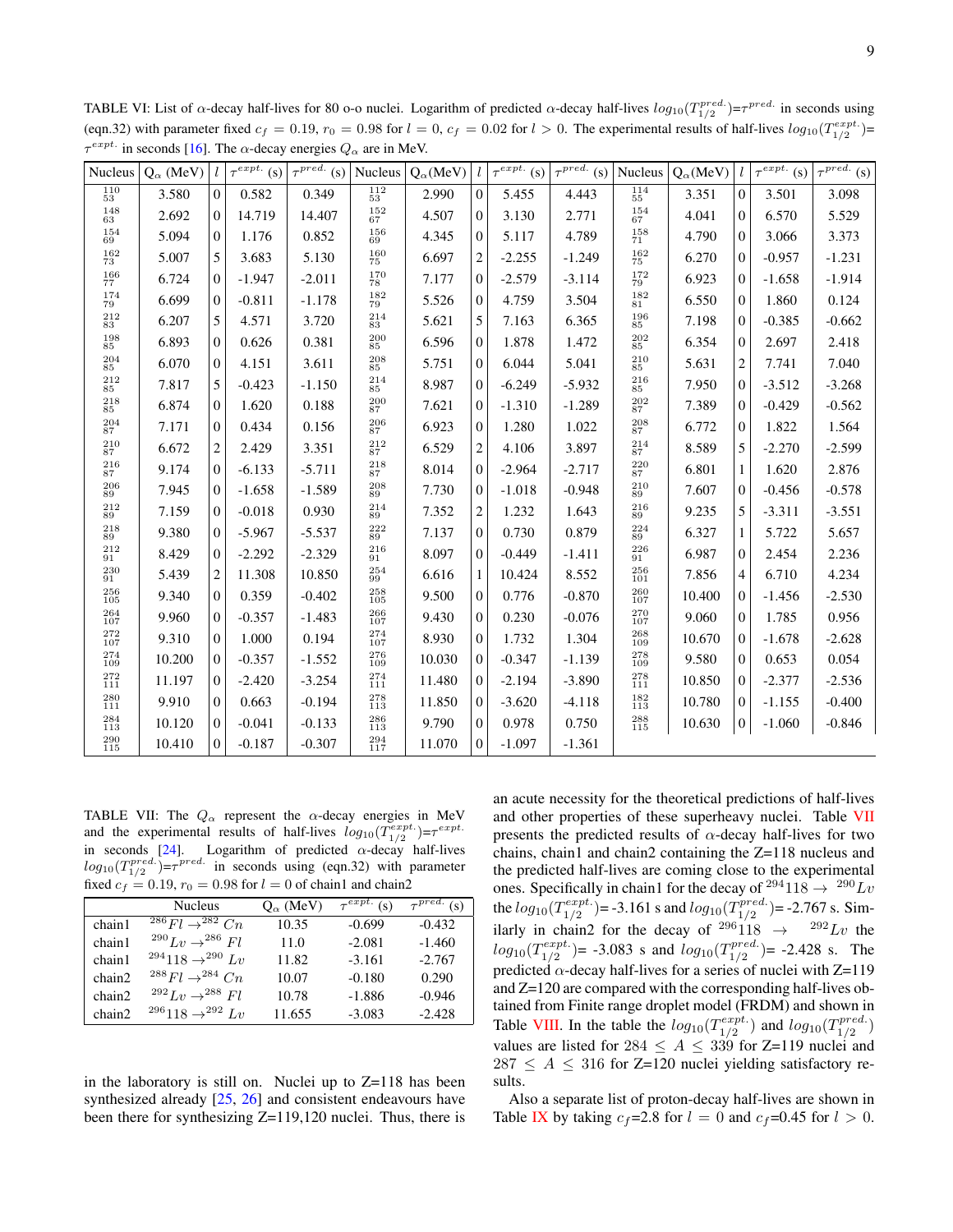<span id="page-9-0"></span>TABLE VIII: The  $\alpha$ -decay energies  $Q^{FRDM}$  in MeV and the half-lives  $log_{10}(T_{1/2}^{FRDM}) = \tau^{FRDM}$  in seconds for Z=119 and Z=120 systems are taken from Finite range droplet model (FRDM) [\[27\]](#page-11-22). Logarithm of predicted  $\alpha$ -decay half-lives  $log_{10}(T_{1/2}^{pred.}) = \tau^{pred.}$  in seconds using (eqn.32) with parameter fixed  $c_f = 0.19$ ,  $r_0 = 0.98$  for  $l = 0$ .

|                                           | Nucleus $ Q^{FRDM}$ (MeV) $ \tau^{FRDM}(s) \tau^{pred.}$ (s) Nucleus $ Q^{FRDM}$ (MeV) $ \tau^{FRDM}(s) \tau^{pred.}$ (s) Nucleus $ Q^{FRDM}$ (MeV) $ \tau^{FRDM}(s) \tau^{pred.}$ (s) |          |          |                                           |        |          |          |                                           |        |          |          |
|-------------------------------------------|----------------------------------------------------------------------------------------------------------------------------------------------------------------------------------------|----------|----------|-------------------------------------------|--------|----------|----------|-------------------------------------------|--------|----------|----------|
| $\substack{284 \\ 119}$                   | 13.020                                                                                                                                                                                 | $-4.420$ | $-4.775$ | $\substack{285 \\ 119}$                   | 13.790 | $-6.250$ | $-6.148$ | $\substack{286 \\ 119}$                   | 13.740 | $-5.810$ | $-6.075$ |
| $\substack{287\\119}$                     | 13.450                                                                                                                                                                                 | $-5.600$ | $-5.587$ | $\substack{288 \\ 119}$                   | 13.380 | $-5.140$ | $-5.475$ | $\substack{289\\119}$                     | 13.550 | $-5.790$ | $-5.784$ |
| $\substack{290 \\ 119}$                   | 13.360                                                                                                                                                                                 | $-5.090$ | $-5.462$ | $\substack{291\\119}$                     | 13.200 | $-5.130$ | $-5.186$ | $\substack{292\\119}$                     | 13.170 | $-4.710$ | $-5.143$ |
| $\substack{293 \\ 119}$                   | 12.880                                                                                                                                                                                 | $-4.470$ | $-4.617$ | $\substack{294 \\ 119}$                   | 12.800 | $-3.970$ | $-4.476$ | $\substack{295 \\ 119}$                   | 12.880 | $-4.490$ | $-4.640$ |
| $\substack{296 \\ 119}$                   | 13.080                                                                                                                                                                                 | $-4.540$ | $-5.024$ | $\substack{297 \\ 119}$                   | 12.740 | $-4.190$ | $-4.395$ | $\substack{298 \\ 119}$                   | 12.500 | $-3.340$ | $-3.936$ |
| $\substack{299 \\ 119}$                   | 12.800                                                                                                                                                                                 | $-4.320$ | $-4.533$ | $\substack{300\\119}$                     | 13.150 | $-4.670$ | $-5.197$ | $\substack{301\\119}$                     | 13.270 | $-5.250$ | $-5.425$ |
| $\substack{302\\119}$                     | 13.380                                                                                                                                                                                 | $-5.130$ | $-5.632$ | $\substack{303 \\ 119}$                   | 13.380 | $-5.460$ | $-5.643$ | $\substack{304 \\ 119}$                   | 14.140 | $-6.550$ | $-6.932$ |
| $\substack{305 \\ 119}$                   | 13.840                                                                                                                                                                                 | $-6.330$ | $-6.453$ | $\substack{306 \\ 119}$                   | 13.970 | $-6.230$ | $-6.678$ | $\substack{307\\119}$                     | 13.810 | $-6.290$ | $-6.425$ |
| $\substack{308\\119}$                     | 13.430                                                                                                                                                                                 | $-5.230$ | $-5.785$ | $\substack{309\\119}$                     | 13.310 | $-3.350$ | $-5.584$ | $\substack{310\\119}$                     | 12.760 | $-3.880$ | $-4.578$ |
| $\substack{311 \\ 119}$                   | 12.490                                                                                                                                                                                 | $-3.650$ | $-4.062$ | $\substack{312\\119}$                     | 12.110 | $-2.480$ | $-3.296$ | $\substack{313 \\ 119}$                   | 13.250 | $-5.220$ | $-5.520$ |
| $\substack{314\\119}$                     | 4.660                                                                                                                                                                                  | 20.000   | 29.878   | $\substack{315\\119}$                     | 4.130  | 20.000   | 35.493   | $\substack{316\\119}$                     | 5.140  | 20.000   | 25.546   |
| $\substack{317\\119}$                     | 8.140                                                                                                                                                                                  | 9.110    | 8.204    | $\substack{318\\119}$                     | 7.840  | 10.740   | 9.442    | $\substack{319\\119}$                     | 8.740  | 6.790    | 5.891    |
| $\substack{320\\119}$                     | 8.680                                                                                                                                                                                  | 7.360    | 6.097    | $\begin{array}{c} 321 \\ 119 \end{array}$ | 8.710  | 6.920    | 5.976    | $\substack{322 \\ 119}$                   | 8.720  | 7.210    | 5.929    |
| $\begin{array}{c} 323 \\ 119 \end{array}$ | 8.980                                                                                                                                                                                  | 5.940    | 4.999    | $\substack{324 \\ 119}$                   | 9.000  | 6.210    | 4.919    | $\substack{325 \\ 119}$                   | 8.940  | 6.090    | 5.115    |
| $\substack{326 \\ 119}$                   | 8.720                                                                                                                                                                                  | 7.210    | 5.883    | $\substack{327 \\ 119}$                   | 8.550  | 7.520    | 6.496    | $\substack{328\\119}$                     | 8.270  | 8.950    | 7.557    |
| $\substack{329\\119}$                     | 8.080                                                                                                                                                                                  | 9.350    | 8.308    | $\substack{330\\119}$                     | 6.240  | 18.920   | 17.513   | $\begin{array}{c} 331 \\ 119 \end{array}$ | 6.030  | 19.870   | 18.828   |
| $\substack{332\\119}$                     | 5.980                                                                                                                                                                                  | 20.000   | 19.143   | 333<br>119                                | 7.820  | 10.480   | 9.353    | $\substack{334 \\ 119}$                   | 7.570  | 11.900   | 10.446   |
| $\substack{335 \\ 119}$                   | 7.420                                                                                                                                                                                  | 12.280   | 11.126   | $\begin{array}{c} 336 \\ 119 \end{array}$ | 7.160  | 13.860   | 12.366   | $\substack{337\\119}$                     | 6.760  | 15.580   | 14.428   |
| $\underset{119}{\textbf{338}}$            | 6.540                                                                                                                                                                                  | 17.110   | 15.641   | $\begin{array}{c} 339 \\ 119 \end{array}$ | 6.360  | 17.820   | 16.681   | $\substack{287\\120}$                     | 13.980 | $-6.070$ | $-6.230$ |
| $\substack{288 \\ 120}$                   | 13.920                                                                                                                                                                                 | $-7.020$ | $-6.142$ | $\substack{289\\120}$                     | 13.890 | $-5.890$ | $-6.103$ | $\substack{290 \\ 120}$                   | 13.770 | $-6.750$ | $-5.912$ |
| $\substack{291 \\ 120}$                   | 13.910                                                                                                                                                                                 | $-5.930$ | $-6.159$ | $\substack{292\\120}$                     | 13.890 | $-6.960$ | $-6.137$ | $\substack{293 \\ 120}$                   | 13.690 | $-5.510$ | $-5.809$ |
| $\substack{294 \\ 120}$                   | 13.290                                                                                                                                                                                 | $-5.820$ | $-5.115$ | $\substack{295 \\ 120}$                   | 13.360 | $-4.890$ | $-5.252$ | $\substack{296 \\ 120}$                   | 13.690 | $-6.590$ | $-5.842$ |
| $\substack{297 \\ 120}$                   | 13.540                                                                                                                                                                                 | $-5.230$ | $-5.594$ | $\substack{298 \\ 120}$                   | 13.350 | $-5.930$ | $-5.268$ | $\substack{299 \\ 120}$                   | 13.100 | $-4.370$ | $-4.823$ |
| $\substack{300\\120}$                     | 13.400                                                                                                                                                                                 | $-6.030$ | $-5.380$ | $\substack{301\\120}$                     | 13.670 | $-5.480$ | $-5.864$ | $\substack{302\\120}$                     | 13.720 | $-6.630$ | $-5.960$ |
| $\substack{303 \\ 120}$                   | 13.840                                                                                                                                                                                 | $-5.800$ | $-6.175$ | $\substack{304 \\ 120}$                   | 13.820 | $-6.830$ | $-6.152$ | $\substack{305 \\ 120}$                   | 14.480 | $-6.940$ | $-7.230$ |
| $\substack{306 \\ 120}$                   | 14.270                                                                                                                                                                                 | $-7.640$ | $-6.911$ | $\substack{307\\120}$                     | 14.140 | $-6.350$ | $-6.713$ | $\substack{308\\120}$                     | 14.300 | $-7.700$ | $-6.980$ |
| $\substack{309\\120}$                     | 13.730                                                                                                                                                                                 | $-5.590$ | $-6.054$ | $\substack{310\\120}$                     | 13.630 | $-6.480$ | $-5.893$ | $\substack{311\\120}$                     | 13.110 | $-4.390$ | $-4.975$ |
| $\substack{312\\120}$                     | 12.670                                                                                                                                                                                 | $-4.550$ | $-4.148$ | $\substack{313\\120}$                     | 12.260 | $-2.580$ | $-3.332$ | $\substack{314\\120}$                     | 11.590 | $-2.120$ | $-1.884$ |
| $\substack{315 \\ 120}$                   | 4.660                                                                                                                                                                                  | 20.000   | 30.465   | $\substack{316\\120}$                     | 4.160  | 20.000   | 35.779   |                                           |        |          |          |

Our findings reveal that we get a wide band of  $log_{10}(T_{1/2}^{pred.})$  $_{1/2}^{pred.}$ ranging from decimal logarithmic values of -6.529 s to 23.604 s. By considering all the systems listed in Table [III,](#page-5-0) [IV,](#page-6-0) [V](#page-7-0) and [VI](#page-8-0) for the  $\alpha$ -decay half-lives the average deviation and standard deviation are found to be 0.481 and 0.653 respectively. Similarly, for the proton-decay half-lives listed in Table [IX,](#page-10-1) the average deviation and standard deviation come out to be 0.436 and 0.590 respectively.

Now to clarify the ambiguity on the non linearity of Geiger-Nuttall law for various  $\alpha$ -emitters, we make a plot of  $log_{10}(T_{1/2}^{expt.}$  $\frac{1}{2}^{expt.})$  and  $log_{10}(T^{pred.}_{1/2})$  $n_{1/2}^{pred.}$ ) as a function of  $V = a\chi + c$ used in (eqn.32) for  $l = 0$  and present in Fig. [4](#page-10-2) for  $\alpha$ decay and in Fig. [5](#page-10-3) for proton-decay. To our utter surprise,

we find that the plots of  $log_{10}(T_{1/2}^{expt.})$  $\frac{1}{2}^{expt.})$  and  $log_{10}(T^{pred.}_{1/2})$  $i_{1/2}^{pred.}$ ) vs  $V = a\chi + c$  give a single straight line. This clearly indicate that the our measured results have great accuracy. Finally we close this section with the physical significance of  $R_0$ .

## *The physical significance of*  $R_0$  *are as follows:*

1. The  $R_0$  value we are considering here is coming close to the Global formula;  $R_B = r_B(A_1^{1/3} + A_2^{1/3}) + 2.72$  [\[28\]](#page-11-23),  $r_B = 1.07$  where  $R_B$  is the potential barrier radius. To illustrate this, we consider one of the systems of Table [I](#page-4-0) i.e.  $\alpha$ -decay of  $_{64}^{148}$  system. Here  $R_0$ =9.34 fm,  $R_w$  is 9.2-15.0 fm and  $R_B$ =10.02 fm. Similarly in Table [II](#page-4-1) for proton decay, for the case of <sup>167</sup>Ir system  $R_0$ =9.02 fm,  $R_w$  is 8.6-10.5 fm and  $R_B$ =9.67 fm. The mentioned values indicate the closeness of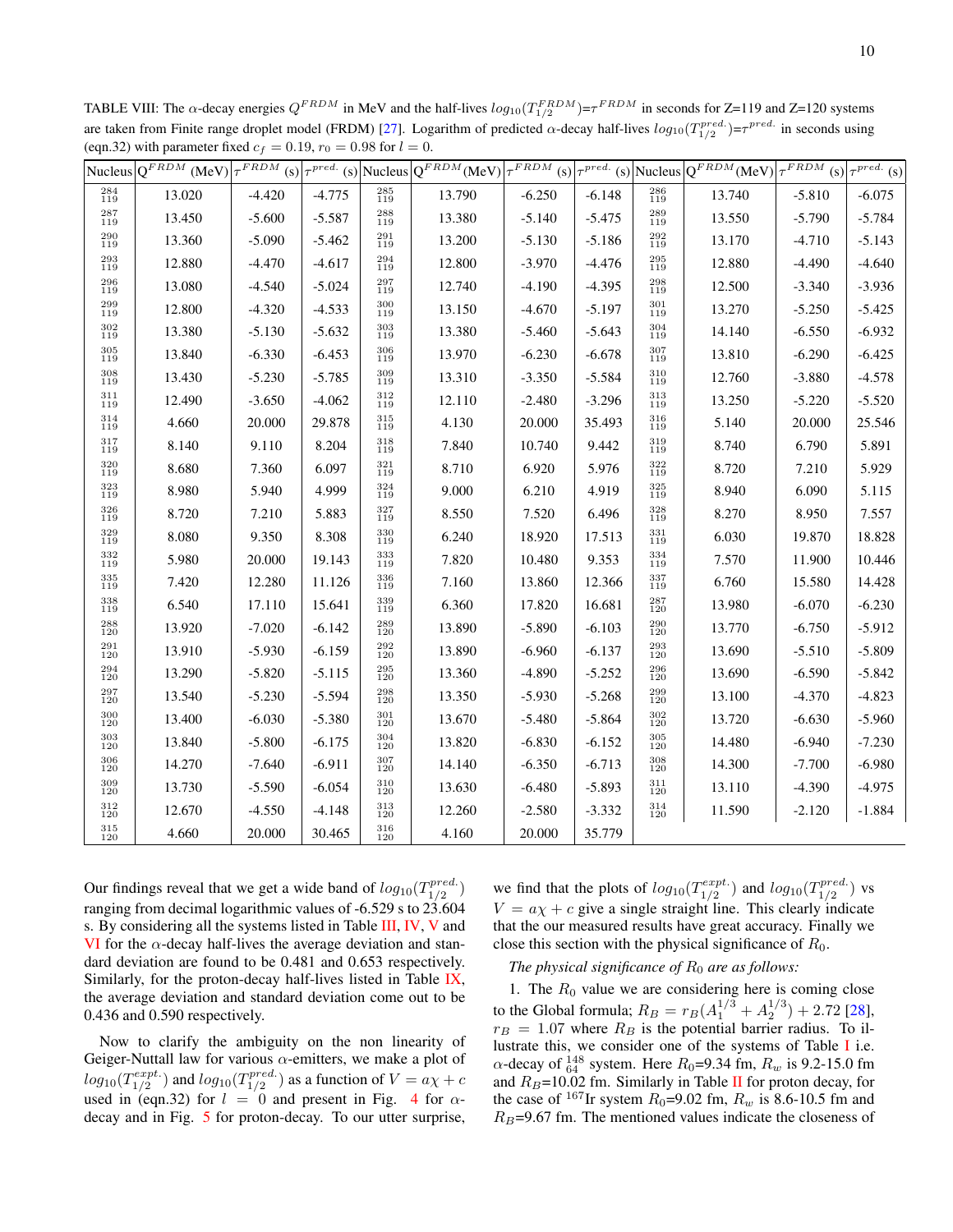<span id="page-10-1"></span>TABLE IX: The proton-decay energies  $Q_p$  in MeV and the experimental results of half-lives  $log_{10}(T_{1/2}^{expt.}) = \tau^{expt.}$  in seconds [\[18\]](#page-11-13). Logarithm of predicted proton-decay half-lives  $log_{10}(T_{1/2}^{pred.}) = \tau^{pred.}$  in seconds using (eqn.32) with parameter fixed  $c_f = 2.8$ ,  $r_0 = 0.97$  for  $l = 0$  and  $c_f = 0.45$ ,  $r_0 = 0.97$  for  $l > 0$ .

| <b>Nucleus</b>      | $Q_p$ (MeV) | l              | $+\tau^{expt.}$<br>(s) | $\tau^{pred.}$<br>(s) | <b>Nucleus</b>      | $Q_p$ (MeV) |                | $+\tau^{expt.}$<br>(s) | $\tau^{pred.}$<br>(s) | <b>Nucleus</b>      | $Q_p$ (MeV) |                | $\tau^{expt.}$<br>(s) | $\tau^{pred.}$<br>(s) |
|---------------------|-------------|----------------|------------------------|-----------------------|---------------------|-------------|----------------|------------------------|-----------------------|---------------------|-------------|----------------|-----------------------|-----------------------|
| 105Sb               | 0.491       | $\overline{2}$ | 2.049                  | 2.300                 | 109 <sub>T</sub>    | 0.819       | $\Omega$       | $-3.987$               | $-5.661$              | $112$ Cs            | 0.814       | 2              | $-3.301$              | $-2.985$              |
| $^{113}Cs$          | 0.973       | $\overline{2}$ | $-4.777$               | $-5.159$              | 117a                | 0.803       | $\overline{2}$ | $-1.628$               | $-2.045$              | $117$ La            | 0.954       | 5              | $-2.000$              | $-1.395$              |
| $^{131}\mathrm{Eu}$ | 0.940       | $\overline{c}$ | $-1.749$               | $-1.975$              | $^{140}\mathrm{Ho}$ | 1.094       | 3              | $-2.221$               | $-2.098$              | $^{141}$ Ho         | 1.177       | 3              | $-2.387$              | $-3.072$              |
| $^{141}$ Ho         | 1.256       | $\theta$       | $-5.180$               | $-6.148$              | $145$ Tm            | 1.753       | 5              | $-5.409$               | $-5.472$              | $146$ Tm            | 1.127       | 5              | $-1.096$              | 0.018                 |
| $^{146}\mathrm{Tm}$ | 1.307       | 5              | $-0.698$               | $-1.960$              | $147$ Tm            | 1.071       | 5              | 0.591                  | 0.723                 | $147$ Tm            | 1.139       | 2              | $-3.444$              | $-2.610$              |
| $^{150}\mbox{Lu}$   | 1.283       | 5              | $-1.180$               | $-1.179$              | $^{150}\mathrm{Lu}$ | 1.317       | 2              | $-4.523$               | $-3.923$              | $^{151}$ Lu         | 1.255       | 5              | $-0.896$              | $-0.892$              |
| $^{151}$ Lu         | 1.332       | $\overline{c}$ | $-4.796$               | $-4.075$              | $155$ Ta            | 1.791       | 5              | $-4.921$               | $-4.866$              | $156$ Ta            | 1.028       | 2              | $-.620$               | 0.158                 |
| $^{156}\mathrm{Ta}$ | 1.130       | 5              | 0.949                  | 1.146                 | $^{157}\mathrm{Ta}$ | 0.947       | $\Omega$       | $-0.523$               | $-0.218$              | $160$ Re            | 1.284       | 2              | $-3.046$              | $-2.430$              |
| $^{161}\mathrm{Re}$ | 1.338       | 5              | $-0.488$               | $-0.697$              | $^{161}\mathrm{Re}$ | 1.214       | 0              | $-3.432$               | $-3.258$              | $^{164}\mathrm{Ir}$ | 1.844       | 5              | $-3.959$              | $-4.356$              |
| $165$ <sub>Ir</sub> | 1.546       | $\theta$       | $-6.000$               | $-5.951$              | $^{165}\mathrm{Ir}$ | 1.733       | 5              | $-3.469$               | $-3.602$              | $^{166}\mathrm{Ir}$ | 1.168       | 2              | $-0.824$              | $-0.470$              |
| $^{166}\text{Ir}$   | 1.340       | 5              | $-0.076$               | $-0.191$              | $^{167}\mathrm{Ir}$ | 1.086       | 0              | $-0.959$               | $-0.970$              | $^{167}\mathrm{Ir}$ | 1.261       | 5              | 0.875                 | 0.674                 |
| $^{171}$ Au         | 1.469       | $\theta$       | $-4.770$               | $-4.741$              | $171$ Au            | 1.718       | 5              | $-2.654$               | $-3.055$              | $^{177}$ Tl         | 1.180       | $\overline{0}$ | $-1.174$              | $-0.930$              |
| $177$ Tl            | 1.986       | 5              | $-3.347$               | $-4.454$              | 185Bi               | 1.624       | 0              | $-4.229$               | $-5.058$              |                     |             |                |                       |                       |



<span id="page-10-2"></span>FIG. 4: Plot of  $\alpha$ -decay half-lives  $log_{10}(T_{1/2}^{expt.})$  from experiments (solid dots) and  $log_{10}(T_{1/2}^{pred.})$  (eqn.32) as a function of  $V = a\chi + c$ for  $l = 0$  state with  $Z = 52-118$ .

## $R_0$  and  $R_B$ .

2. The wave function at resonance is negligibly small at  $r \approx R_0$  which is very close to  $R_B$ . For example, in Fig. [2](#page-3-1) i.e for  $106Te$  system the wave function diminishes at  $R_0=8.79$ fm and in Fig.  $3$  i.e. for <sup>167</sup>Ir system the wave function diminishes at  $R_0$ =9.02 fm. Thus, we can say that the wave function is dying under the barrier.

3. In the radial variation of time, there is a region  $R_w$  where  $log_{10}(T_{1/2}^{calt.})$  is remaining constant and the  $R_0$  which we have used in our calculation is found in that region.



<span id="page-10-3"></span>FIG. 5: Plot of proton-decay half-lives  $log_{10}(T_{1/2}^{expt.})$  from experiments (solid dots) and  $log_{10}(T_{1/2}^{pred.})$  (eqn.32) as a function of  $V = a\chi + c$  for  $l = 0$  state.

#### <span id="page-10-0"></span>IV. SUMMARY AND CONCLUSIONS

By using the regular Coulomb function, resonant wave function and the difference in potentials a general formula is being put forth for the calculation of  $\alpha$ -decay width. The  $\alpha$ +nucleus potential is represented by special expressions of the potential. We have also seen that from the logarithm of half-lives vs radial distance plot, a radial independence region can be traced where the half-life is remaining constant. Thus for each of the systems a radial independence region can be tracked down and a particular radial distance falling in this independence zone can be used in the closed form expression. This derived formula is impeccable in predicting the  $\alpha$ -decay and proton-decay half-lives of any nuclei. Specifically for